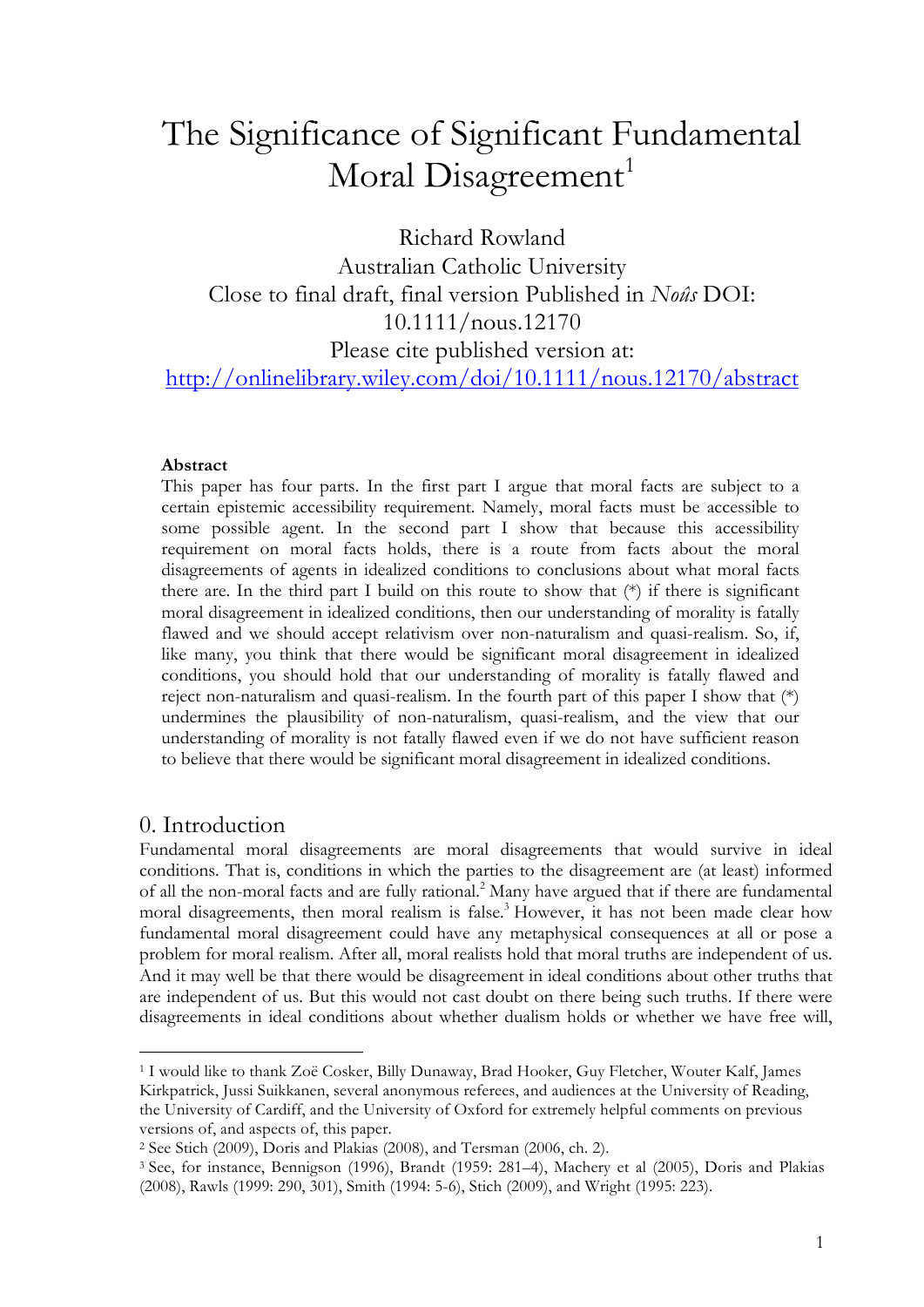this might show that we cannot know whether we have free will or whether dualism holds. But such disagreement would not show that there is no truth of the matter about whether we have free will or show that we should construe truths about free will in an anti-realist fashion. 4

In this paper I argue for four key claims. Firstly, I argue that moral facts and truths are distinct from facts and truths about, for instance, metaphysics and history in that there is a certain accessibility requirement on moral facts and truths. Namely, in §1 I argue that

(1) If  $\phi$ -ing has a moral status, then the moral status of  $\phi$ -ing is accessible to some possible agent.

In contrast, there is no similar accessibility requirement on historical or metaphysical facts: we have free will even if no possible agent could know this; and it rained (suppose) on September  $2<sup>nd</sup>$  1408 in Edinburgh even if no possible agent could know this. (1) is interesting in its own right. For instance, it is sometimes taken as definitive of realism about a domain that facts and truths about that domain are not seen as epistemically constrained in any way.<sup>5</sup> If we should accept this understanding of what it is to be a realist about a domain, then by showing (1) I will have shown that we should reject realism about moral facts and truths.

In  $\S$ 2 I show that given this accessibility requirement on moral facts and truths, that is (1), fundamental moral disagreement has moral consequences. In §2 I show that we should hold views about the epistemology of peer disagreement in idealized conditions and about epistemic accessibility that, together with (1) entail

(2) If there would be disagreement about the moral status of  $\phi$ -ing in ideal conditions, then  $\phi$ -ing does not have a moral status.

In §3 I argue that (2) has meta-ethical consequences. (2) entails that if there would be disagreement in ideal conditions about the moral status of most of the actions that we currently disagree about the moral status of (that is, the actions that we disagree about in the applied ethics literature and in public culture), then most of the actions that we currently disagree about the moral status of do not have a moral status. Vegetarianism, bombing Syria, torture, the death penalty, breaking promises, pushing the fat man off of the bridge, lying: (2) entails that if there is disagreement about the moral status of these actions in ideal conditions, then it's not just that these actions are neither right nor wrong, they're not permissible either. In §3 I argue that, as a result of this entailment of (2),

(3) If there is significant fundamental moral disagreement, then our understanding of morality is fatally flawed and we should accept relativism over non-naturalist realism and quasi-realism.

Given (3), if you believe that there would be significant moral disagreement in ideal conditions, as many do, then you should reject non-naturalism and quasi-realism and hold that our understanding of morality is fatally flawed. And the truth of (3) shows that those, such as David Brink, David Enoch, Sarah McGrath, Derek Parfit, and Russ Shafer-Landau, who have

 <sup>4</sup> See Shafer-Landau (2003: 228) and McGrath (2010: 64, 76).

<sup>5</sup> See Kelly and McGrath (2010: 341).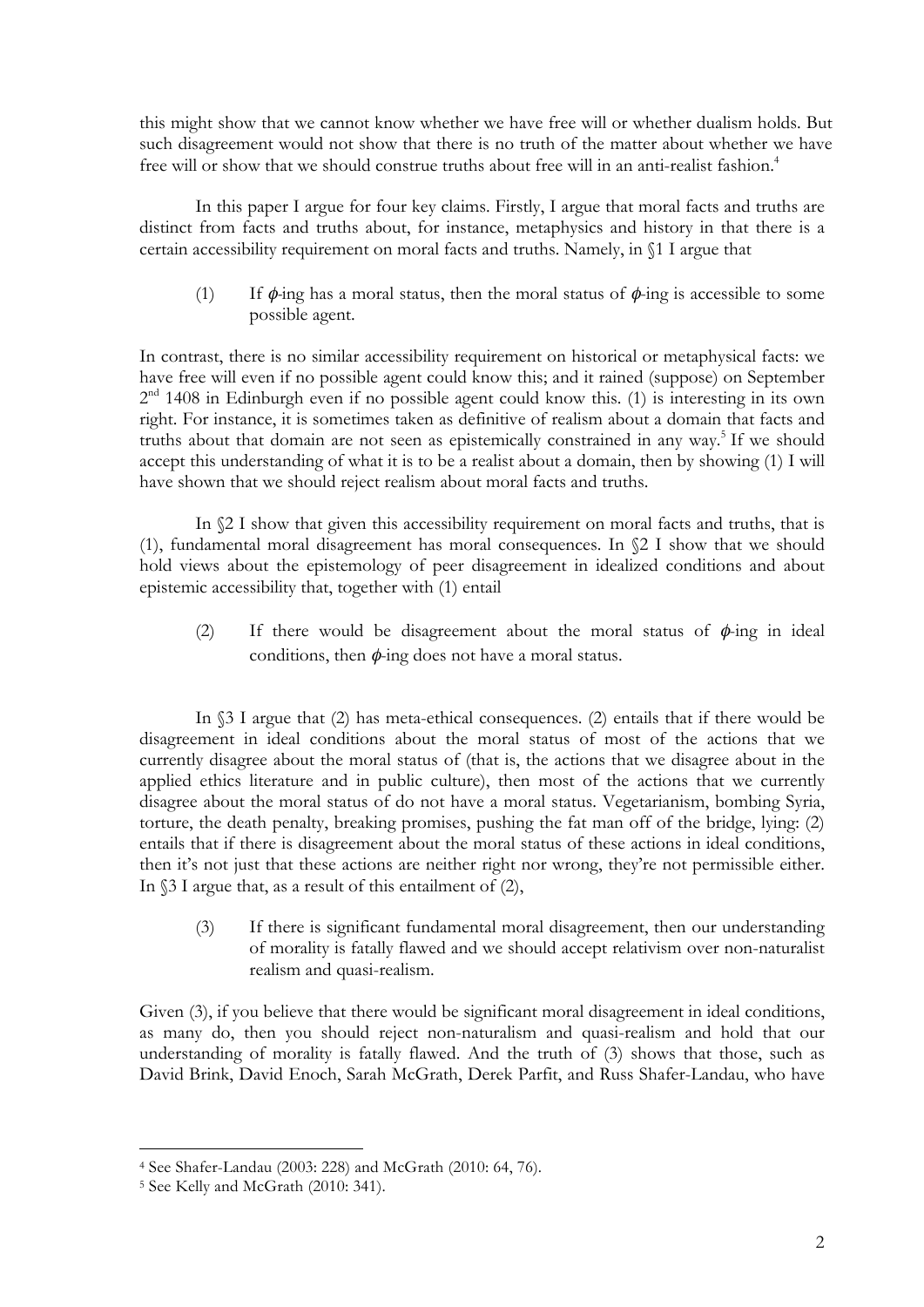argued that there is no route from facts about moral disagreement to consequences for moral realism are mistaken.<sup>6</sup>

Finally, in §4 I show that

(4) Even if we do not have sufficient reason to believe that there is or would be significant fundamental moral disagreement, (3) weakens the plausibility of non-naturalism and quasi-realism.

I show that significant fundamental moral disagreement is a salient possibility. And that, since (a) we should reject non-naturalism and quasi-realism if there is significant fundamental moral disagreement and (b) significant fundamental moral disagreement is a salient possibility, it follows that (c) we should reduce our confidence in non-naturalism and quasi-realism. And (c) holds even if we do not have sufficient reason to believe that there is or would be significant fundamental moral disagreement.

# 1. Morality Must be Possibly Accessible

In §1.2 I will argue that

(1.2) If  $\phi$ -ing has a moral status, then the moral status of  $\phi$ -ing makes a difference to what at least some possible agent ought to do.

And in §1.1 I will argue that

(1.1) If the moral status of  $\phi$ -ing makes a difference to what some possible agent ought to do, then the moral status of  $\phi$ -ing is accessible to some possible agent.

The combination of (1.1) and (1.2) entails

(1) If  $\phi$ -ing has a moral status, then the moral status of  $\phi$ -ing is accessible to some possible agent.

To argue for (1.1) and (1.2) I first need to introduce the idea of a fact *p*'s making a difference to what an agent *A* ought to do. A fact most obviously makes a difference to what *A* ought to do by providing a reason for *A* to perform/not perform an action. For instance, the fact that failing to turn the steering wheel of my car will result in the death of a pedestrian makes a difference to what I ought to do by giving me most reason to turn the steering wheel of my car. But a fact can make a difference to what *A* ought to do in other ways too. A fact can make a difference to what *A* ought to do by disabling or silencing other facts that would otherwise make a difference to what *A* ought to do. For instance, the fact that a promise that you made was made under duress does not itself provide you with a reason to refrain from keeping the promise. Rather the fact that a promise that you made was made under duress stops the fact that you made a promise from providing you with a reason to keep the promise, as it otherwise would.7 And the fact that a promise that you made was made under duress makes a difference to what you ought to do by stopping the fact that you made a promise

 <sup>6</sup> See Brink (1989: 197-209), Enoch (2009) (2011, ch. 8), McGrath (2010), Parfit (2011b: 543-569), and Shafer-Landau (2003, ch. 9).

<sup>7</sup> See Dancy (2004: 38-42).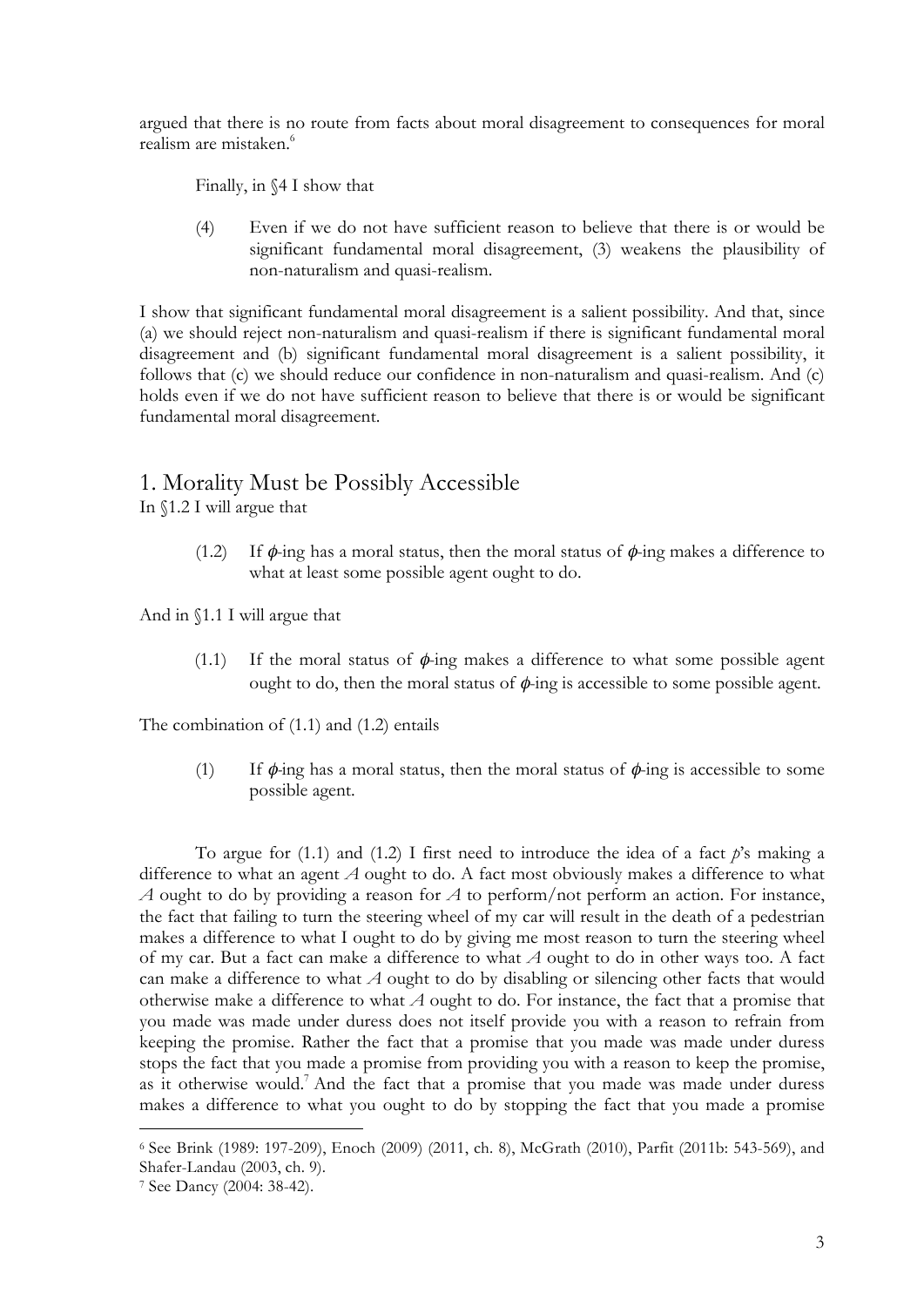from providing you with a reason to keep the promise, as it otherwise would. So, *p* makes a difference to what some agent ought to do if *p* makes it the case that some agent ought to perform or not perform an action by providing reasons for that agent to perform or not perform that action. Or by disabling/enabling facts that would have/wouldn't have otherwise been reasons to perform an action.

In order to argue for (1.1) and (1.2) I also need to make clear what I mean by 'access'. In  $\S$ 2 I will argue that being able to justifiably believe that *p* is not sufficient to have epistemic access to *p*. But for the purpose of §1.1-2, this does not matter. Assume that *A* has epistemic access to  $p$  only if  $A$  is in a position to know or justifiably believe that  $p^8$ .

# 1.1 If Morality is Normatively Relevant, then Morality Must Be Possibly Accessible

It seems that

*Normative Relevance Entails Accessibility.* If *p* makes a difference to what some agent ought to do, then *p* is accessible to at least some possible agent.

The following familiar type of case supports *Normative Relevance Entails Accessibility*. Consider

*Mineshafts.* A hundred miners are trapped underground with floodwaters rising. We are rescuers on the surface who are trying to save them. We know that the miners are in one of two mineshafts but we do not know which shaft they are in. In fact we have no reason to believe that they are in one shaft rather than the other. There are three floodgates that we could close by remote control. And depending on which gate we close the results will be as follows:

|          |        | The miners are in |                   |
|----------|--------|-------------------|-------------------|
|          |        | Shaft A           | Shaft B           |
|          | Gate 1 | We save 100 lives | We save no lives  |
| We close | Gate 2 | We save no lives  | We save 100 lives |
|          | Gate 3 | We save 90 lives  | We save 90 lives  |

It is clear that we ought to close Gate 3 in this case. There is a fact, *F*, regarding which shaft the miners are in and so there is a gate that we could close, the closing of which would save more lives than our closing Gate 3. But this fact, *F*, does not seem to make a difference to what we ought to do because we cannot know this fact and we have no reason to believe that the miners are in one shaft rather than the other.<sup>9</sup>

So, our intuitions about *Mineshafts* support *Normative Relevance Entails Accessibility.* And it follows from *Normative Relevance Entails Accessibility* that

 <sup>8</sup> It will also be helpful to clarify what I mean by 'some possible agent'. By 'some possible agent' I mean a possible agent other than the trivially logically possible agent who has access to *p* in virtue of the fact that *p*. It might seem ad-hoc to make this restriction. But it is not clear to me that it is ad-hoc. For instance, an account of a property *P* will count as a judgment-dependent account of *P* if it gives an account of *P* in terms of the dispositions of possible agents other than such trivially possible agents; see Miller (2003: 130-131). So this distinction between some possible agent in the non-trivial sense and some possible agent in the trivial sense is already significant and utilized, and thereby not an ad-hoc distinction.

<sup>9</sup> See Parfit (2011a: 159).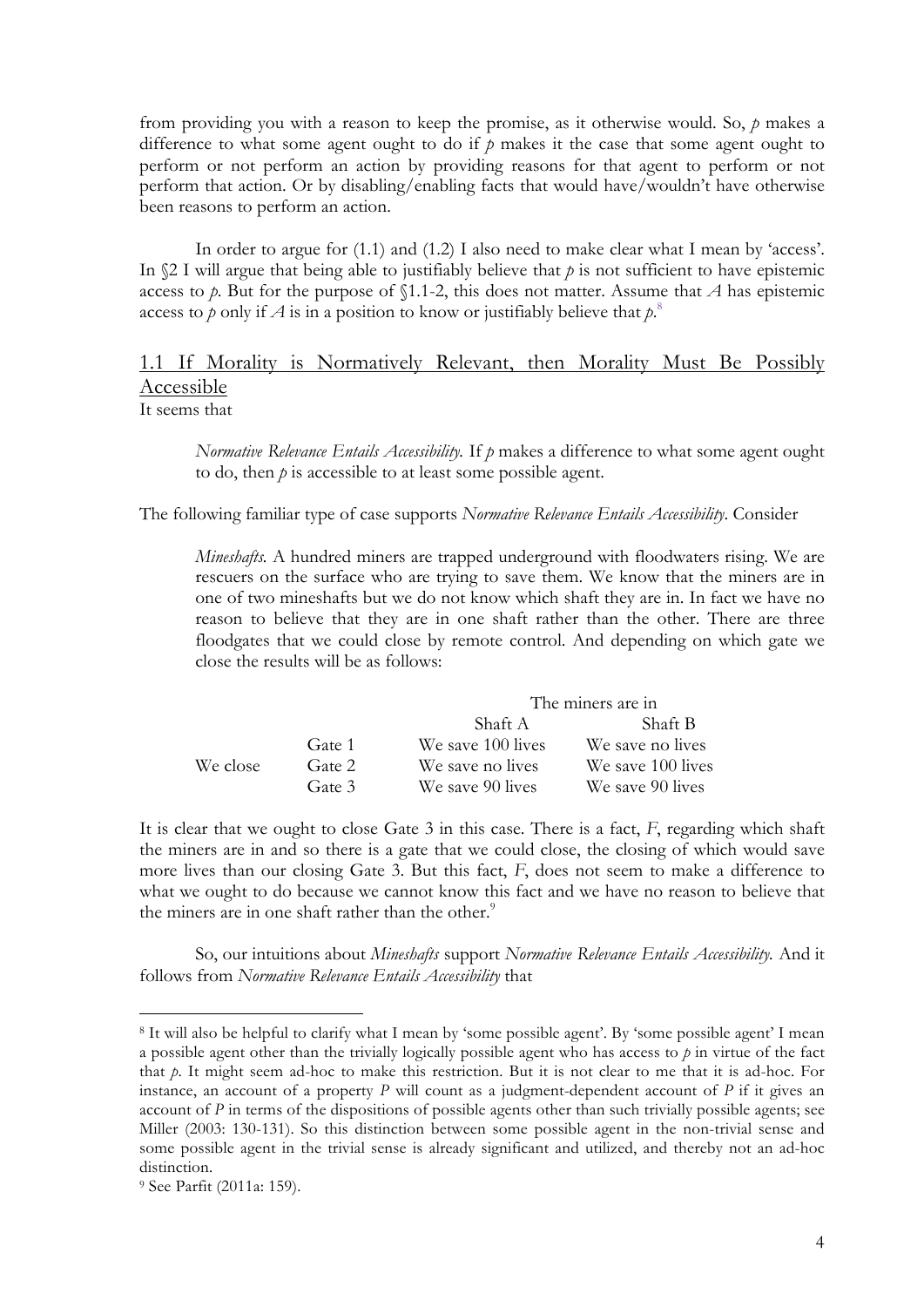(1.1) If the moral status of  $\phi$ -ing makes a difference to what some possible agent ought to do, then the moral status of  $\phi$ -ing is accessible to some possible agent.

There is an obvious line of objection to my argument for (1.1) from *Mineshafts*. Objectivists about obligation hold that the fact about which shaft the miners are in fact in does make a difference to what we ought to do. According to objectivists about obligation, what we ought to do is determined by all the normatively relevant facts. Suppose that, in *Mineshafts*, the miners are in Shaft A. According to objectivists, even if we have no reason to believe that the miners are in Shaft A rather than Shaft B, so long as the miners are in Shaft A, we ought to close Gate 1 rather than Gate 3. That is, according to objectivists, the fact that the miners are in Shaft A makes a difference to what we ought to do by making it the case that we ought to close Gate 1 rather than Gate 3 even if this fact is not accessible to us. So, it seems that in order to show that (1.1) holds, I need to show that objectivists about obligation are mistaken.

However, in order to show that (1.1) holds I do not need to show that objectivists about obligation are mistaken. Although objectivism about obligation is normally understood as the view that what we ought to do is a function of all the normatively relevant facts, in the rest of this section I will argue that the arguments that objectivists use to argue in favour of objectivism only count in favour of the view that

*Objectivism (Possibly Accessible).* What we ought to do is a function of all the normatively relevant facts that are accessible to some possible agent.

And that the arguments that objectivists use to argue in favour of objectivism do not count in favour of the stronger view that

*Objectivism (Inaccessible).* What we ought to do is a function of all the facts *including the facts that are not accessible to any possible agent*.

In the rest of this section I will argue that even if objectivists can give us reason to hold *Objectivism (Possibly Accessible)* and so can give us reason to believe that we ought not close gate 3 in *Mineshafts* they cannot give us reason, or at least have given us no reason, to hold *Objectivism (Inaccessible)*. But *Objectivism (Possibly Accessible)* does not conflict with (1.1); only *Objectivism (Inaccessible)* conflicts with (1.1). And so objectivists cannot give us, or at least have not given us, any reason to reject (1.1).

It might seem that even if I am successful in my argument in the rest of this section for the view that objectivists have given us no reason to hold *Objectivism (Inaccessible)*, and so have given us no reason to reject (1.1), I will not have shown that we have any reason to accept (1.1) but only that there is no reason for us to reject (1.1). But this is not the case. Even objectivists agree that our intuitions about cases like *Mineshafts* give us good reason to reject objectivist views. Objectivists just claim that we have most reason to accept objectivism given the other arguments for objectivism that they give. However, our intuitions about cases like *Mineshafts*  provide us with a reason to accept the view that (i) facts that are not currently accessible to us do not make a difference to what we ought to; and *Mineshafts* provides us with a reason to accept the view that (ii) facts that are not accessible to *any possible agent* do not make a difference to what we ought to; *Mineshafts* gives us *pro tanto* reason to accept both (i) and (ii) because (ii) is entailed by (i). Even if, because of the good arguments for *Objectivism (Possibly Accessible*), we should in the end reject (i), this does not show that there is no reason to accept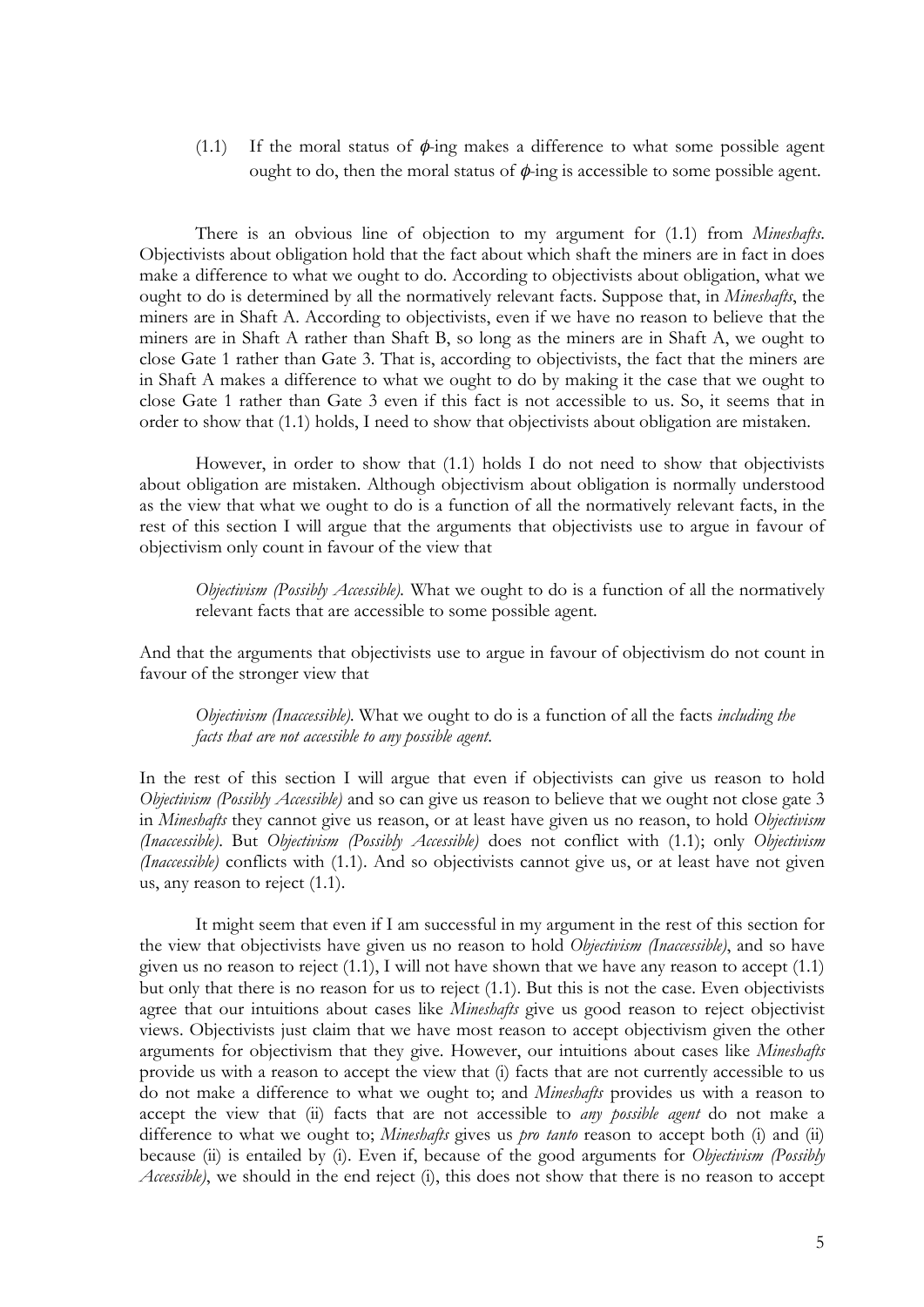(i), but only that this reason is outweighed by reasons to reject (i). If my argument in the rest of this section is successful, we have no reason to reject (ii). And since *Mineshafts* provides reasons for us to accept (i) and (ii) and we have no reason to reject (ii), we should accept (ii) even if we should reject (i) all things considered. (ii) entails (1.1). And, so, if my argument in the rest of this section is successful, we should accept (1.1).

There are two main arguments for objectivism about obligation.<sup>10</sup> According to the advice argument,

*Advice.* When we advise someone about what they ought to do we take into account all of the normatively relevant facts and not only the facts that the person we are advising currently knows about or has evidence for.

But, according to the advice argument, alternative views to objectivism cannot make sense of *Advice*. Because these alternative views hold that what we ought to do is a function of our current beliefs or our current evidence rather than all the normatively relevant facts.<sup>11</sup>

*Advice* is underspecified. Either by accepting *Advice* we are accepting *Advice (Believed Inaccessible)* or we are not:

*Advice (Believed Inaccessible)*. When we try to advise people we try to advise them in light of all the facts including the facts we believe to be inaccessible to all possible agents.

*Advice (Believed Inaccessible)* could be false consistent with

*Advice (Believed Accessible).* When we try to advise people we try to advise them in light of all of the facts including facts that we believe to be accessible to some possible agent but which are not in fact accessible to any possible agent. But not including facts that we do not believe to be accessible to any possible agent.

If *Advice (Believed Accessible)* holds but *Advice (Believed Inaccessible)* does not, then there is still a very clear way in which *Advice* holds; indeed, when most objectivists claim that *Advice* holds I do not believe that they mean that *Advice (Believed Inaccessible)* holds. And if *Advice (Believed Inaccessible)* were false but *Advice (Believed Accessible)* held, then we would try to advise others in light of all the facts that we thought relevant including facts that we thought someone could access. The combination of *Advice (Believed Accessible)* and the negation of *Advice (Believed Inaccessible)* only entails that if we were to come to believe that some fact *F* is not accessible to any possible agent, we would stop advising others in light of *F*.

It seems to me that perhaps we should accept *Advice (Believed Accessible)* but we should certainly reject *Advice (Believed Inaccessible)*. Because we do not advise others in light of facts that we believe to not be accessible to anyone. Although we may advise others in light of facts that we take ourselves to have access to but which in fact are inaccessible. It would be very odd for us to try to advise others in light of facts that we believe to not be accessible to anyone. For if we thought it reasonable to advise others in light of facts that we believe to not be accessible to anyone, then we would think it reasonable to say 'the miners are in shaft *A*, so you should shut gate 1, but it's impossible for me or anyone else to know that the miners are in shaft *A*'. And it is not reasonable to say this. (This claim breaches many plausible candidate norms of

 <sup>10</sup> See Graham (2010: 91-93) and Lord (2015: §4.1).

<sup>11</sup> See Graham (2010: 91-92), Thomson (1986: 179), and Lord (2015: §4.1).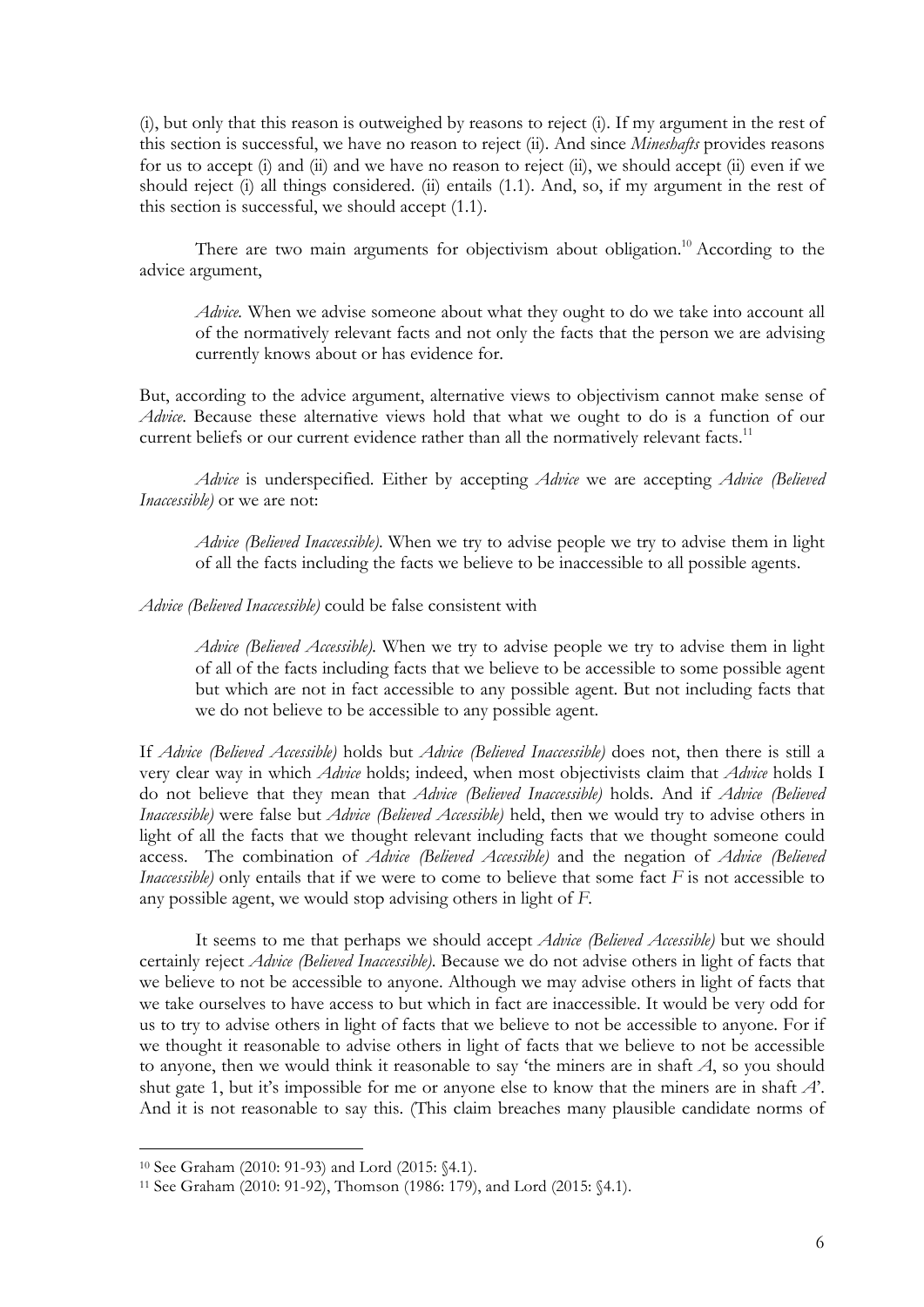assertion such as the knowledge norm and the reasonable belief norm. Furthermore, proponents of the truth norm of assertion do not believe that it is reasonable to assert claims like this. And argue that the truth norm can be combined with other theoretical tools to explain why it is not reasonable to assert claims like this one).<sup>12</sup> So, we should reject *Advice (Believed Inaccessible)* even though we should accept *Advice*; the plausibility of *Advice* does not extend to, and lend plausibility to, *Advice (Believed Inaccessible)*.

However, in order for the advice argument for objectivism to count in favour of *Objectivism (Inaccessible)* (rather than just *Objectivism (Possibly Accessible)*) it would have to be the case that *Advice (Believed Inaccessible)* holds. This is because we can explain *Advice (Believed Accessible)*—and so *Advice* so long as *Advice* is not taken to involve *Advice (Believed Inaccessible)* without holding *Objectivism (Inaccessible)*. For so long as we hold *Objectivism (Possibly Accessible)* we can explain why people advise others in light of all the facts other than the facts that they believe to be inaccessible to everyone. (According to *Objectivism (Possibly Accessible)* remember, what we ought to do is a function of all the normatively relevant facts that are accessible to some possible agent). So, the advice argument does not favour *Objectivism (Inaccessible)* because we should not accept *Advice (Believed Inaccessible)*.

The other main argument for objectivism—the new information argument*—*stems from how we understand what happens to our obligations when we obtain new information that changes our understanding of our obligations. Namely,

when we change our view about our moral obligations as a result of acquiring information, we don't take it that our moral obligations have changed. Rather, it seems to us that we, at last, come to see what our moral obligations were all along. If this seeming is not delusory, then objectivism must be correct.13

But if  $p$  is not accessible to anyone, then it is impossible to acquire  $p$ , or rather to acquire information that shows that *p*. And in this case this argument for objectivism only counts in favour of *Objectivism (Possibly Accessible)* rather than *Objectivism (Inaccessible)*. Furthermore, we cannot have reliable intuitions about impossible scenarios (if we can have intuitions about them at all). But in this case it is no response that if we were to acquire an inaccessible fact, or information that showed that such an inaccessible fact obtained, that changed our views about our obligations, we would think that we have come to see what our obligations were all along. It is impossible to acquire a fact that is not accessible to any possible agent or to acquire information that shows that such a fact obtains.

It might seem that the new information argument can be revised in a way in which it would still count in favour of *Objectivism (Inaccessible)*. According to such a revised argument:

*Seemingly Accessible New Information.* When we acquire information that seems to show that  $p$ , even if  $p$  is in fact not accessible to any possible agent,  $p$  (or the fact that is evidence that seems to show that *p*) can still make a difference to our obligations. And when we acquire information that seems to show that  $p$ , where  $p$  is or would be relevant to our obligations, we don't think that our obligations change; we think that we have just discovered what our obligations were all along.

And only *Objectivism (Inaccessible)* can accommodate *Seemingly Accessible New Information*.

 <sup>12</sup> See Weiner (2007).

<sup>13</sup> Graham, (2010: 91). Cf. Ross (1930: 32), Lord (2015: §4.1), and Williams (1981: 22-26).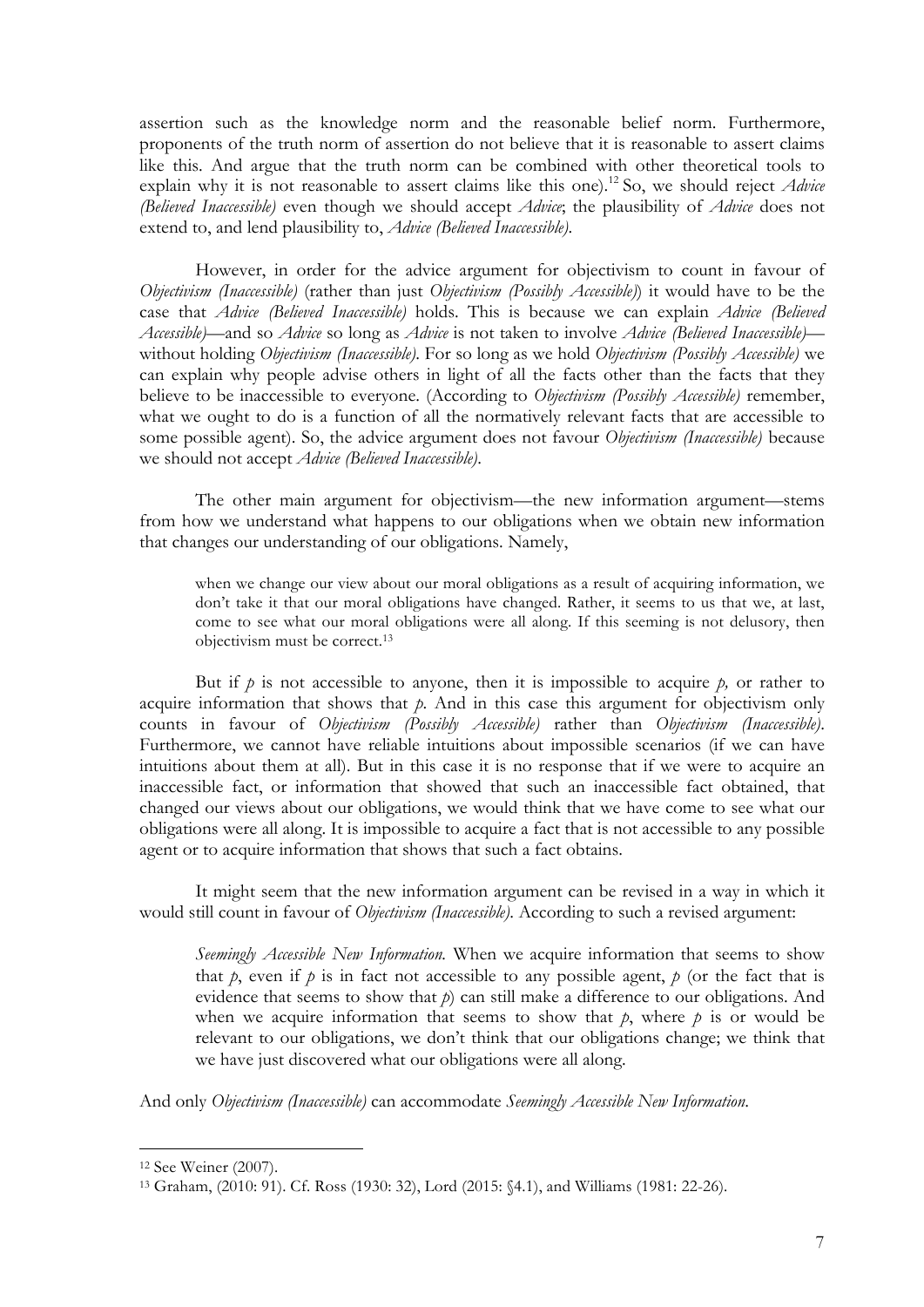But it is not the case that only *Objectivism (Inaccessible)* can accommodate *Seemingly Accessible New Information*. Suppose that no one can access *p*, but we can access *q*, and *q* within our epistemic context appears to show that *p*. It is consistent with the negation of *Objectivism (Inaccessible)* that in this case the fact that (*q* within our epistemic context appears to show that *p*) makes a difference to what we ought to do even though *p*, because it is inaccessible, does not make a difference to what we ought to do. Furthermore, suppose that the fact *q* that seems to show that *p* makes it the case that we ought to  $\phi$ . It is consistent with the negation of *Objectivism (Inaccessible*) that the fact that *q* within a particular epistemic context appears to show  *determined that we ought to*  $*φ*$  *all along.* 

According to,

(1.1) If the moral status of  $\phi$ -ing makes a difference to what some possible agent ought to do, then the moral status of  $\phi$ -ing is accessible to some possible agent.

I have shown that objectivists about obligation give us no reason to accept *Objectivism (Inaccessible)*, but only give us reason to accept *Objectivism (Possibly Accessible)*. And I've shown that (1.1) is only inconsistent with *Objectivism (Inaccessible)*. So, it is no objection to (1.1) that objectivists about obligation have arguments that militate against (1.1) because this is not the case. And, as I argued above, our intuitions about *Mineshafts* count in favour of (1.1) even if we should accept *Objectivism (Possibly Accessible)*. So, I've shown that we have reason to accept (1.1) and no reason to reject  $(1.1)$ .<sup>14</sup> So, we should accept  $(1.1)$ .

### 1.2. Morality is Normatively Relevant

In this section I'll argue that

(1.2) If  $\phi$ -ing has a moral status, then the moral status of  $\phi$ -ing makes a difference to what at least some possible agent ought to do.

Many hold that it is essential to our understanding of morality that moral rightness and wrongness entail categorical reasons. That is, that, necessarily if  $\phi$ -ing is wrong, then we all have categorical reason not to  $\phi$ , and if  $\phi$ -ing is right, then we all have categorical reason to  $\phi$ .<sup>15</sup> A categorical reason for *A* to  $\phi$  is a reason for *A* to  $\phi$  that she has regardless of her desires, aims, goals, or the roles that she finds herself in.<sup>16</sup> And it seems very plausible that rightness and wrongness necessarily entail categorical reasons. If it's wrong to fail to save a drowning

 $\overline{a}$ 

<sup>14</sup> Sorensen (1995: 252-254) argues against the view that if *A* ought to φ, then *A* must be able to know that she ought to φ. Sorensen claims that: (i) if *A*'s obligations must be accessible to *A*, then *A* could infer that  $\phi$ -ing is supererogatory from the fact that she does not know whether  $\phi$ -ing is obligatory or supererogatory and this is counterintuitive; and (ii) if obligations must be knowable, then one could 'mute the call of duty by diminishing one's cognitive capacity'. But (1.1) only entails that if *A* is obliged to  $\phi$ , some possible agent can know that she is obliged to  $\phi$ . So, *A* could only infer that she is not obliged to  $\phi$  if she knew that no possible agent could know that she is obliged to  $\phi$ . And (1.1) only entails that *A* could mute the call of duty by doing the impossible and diminishing all possible agents' cognitive capacities.

<sup>15</sup> See Olson (2010: 62-65), Joyce (2001: 5, 37-45), Bedke (2011), Mackie (1977: 29), Parfit (2011a: 172- 174), Scanlon (1998: 11), and Smith (1994: 7).

<sup>16</sup> Olson (2010: 64)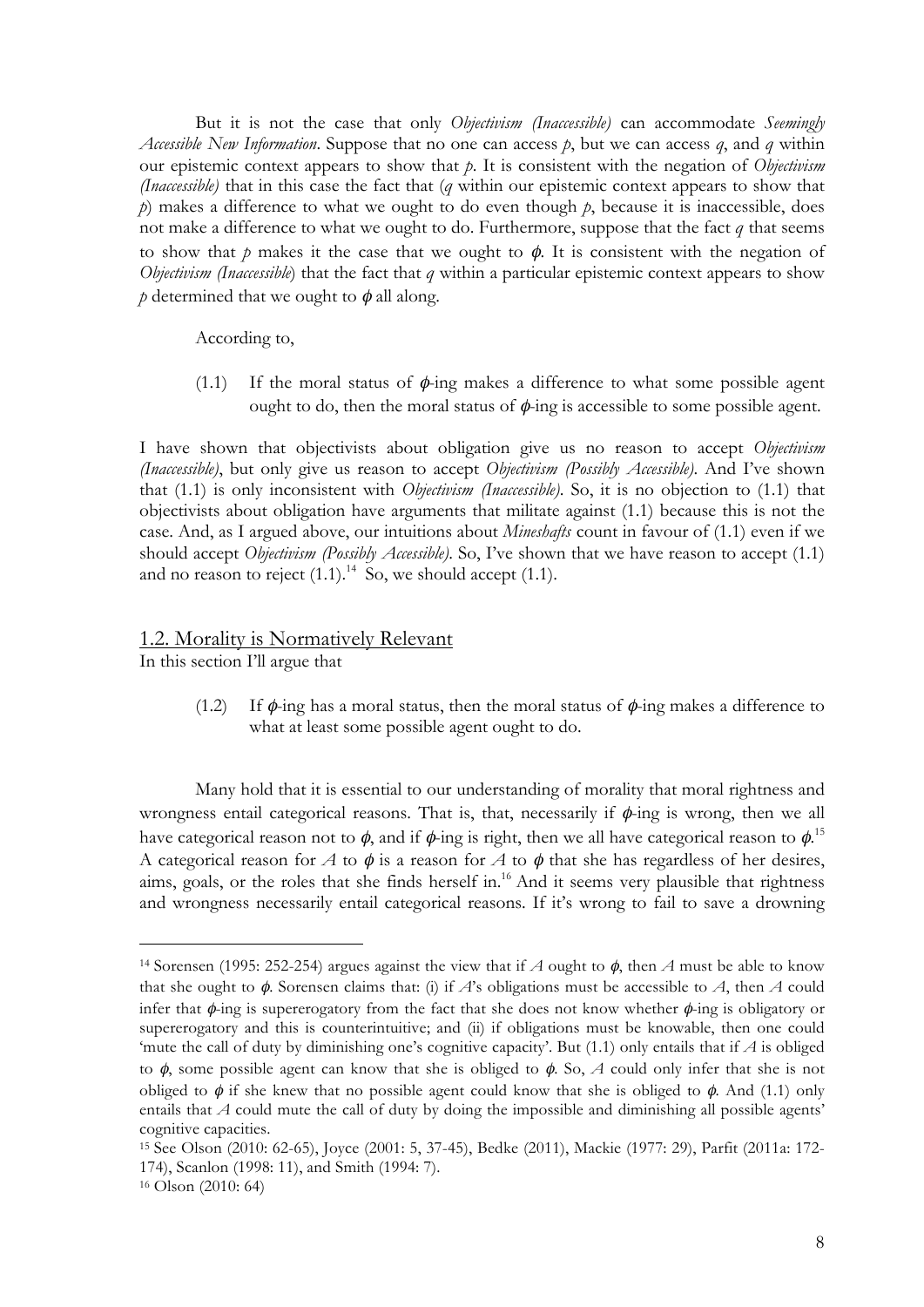child when you could do so easily, then there's reason for anyone who could save a drowning child to try to save them regardless of whether they want to or not. And if it's right to give 20% of your income to charity, then we all have reason to do so, not just those of us who care about giving to charity.

So, it seems that there is a necessary connection between rightness and wrongness and categorical reasons. But necessary connections call for explanation; if there were no explanation of why necessarily, if  $\phi$ -ing is wrong, then we all have categorical reason not to  $\phi$ , it would be extremely puzzling why wrongness and categorical reasons are necessarily connected. (For instance, the supervenience of the mental on the non-mental and the moral on the non-moral, which are both necessary connections, require explanation. And even strong connections require explanation, this is why clairvoyance seems so puzzling).17 There are, as far as I can tell, only two deep explanations of why rightness and wrongness necessarily entail categorical reasons, namely:

- (a) Facts about rightness and wrongness (at least partially) consist in facts about reasons for action;
- (b) The reasons for action that rightness and wrongness entail consist (at least partially) in facts about rightness and wrongness.<sup>18</sup>

And both (a) and (b) entail:

(1.2.1) If  $\phi$ -ing is morally right or wrong, then the moral status of  $\phi$ -ing makes a difference to what some agent ought to do.

Furthermore, it seems incoherent to say,

'It would be wrong for me to do it, but nonetheless I've got no reason at all not to do it'.

Of course, one might say 'it would be "wrong", for me to do it but nonetheless I've got no reason not to do it', where "wrong" means, 'wrong according to society's, or others', standards'. But this does not show that it does not seem incoherent to say 'it would be wrong for me to do it, but nonetheless I've got no reason at all not to do it'. And if it is incoherent to say, 'it would be wrong for me to do it, but nonetheless I've got no reason at all not to do it' (as it seems to be), then (1.2.1) holds.

Even if you are skeptical about whether we should really hold (a) or (b), it would be hard to understand how rightness and wrongness could necessarily entail categorical reasons if either (c) or (d) did not hold:

- (c) Necessarily, the rightness or wrongness of  $\phi$ -ing provides us with reasons to  $\phi$ /not- $\phi$ ;
- (d) Necessarily, the rightness or wrongness of  $\phi$ -ing makes it the case that we have reasons to  $\phi/\text{not-}\phi$ .<sup>19</sup>

 <sup>17</sup> See Enoch (2011: 158) and Suikkanen (2005: 526-527).

 $18$  Bedke (2011) argues for (a).

<sup>19</sup> Scanlon (1998: 11) and Parfit (2011a: 172-174) argue for (c). On claims like (d), see Schroeder (2007: ch. 2).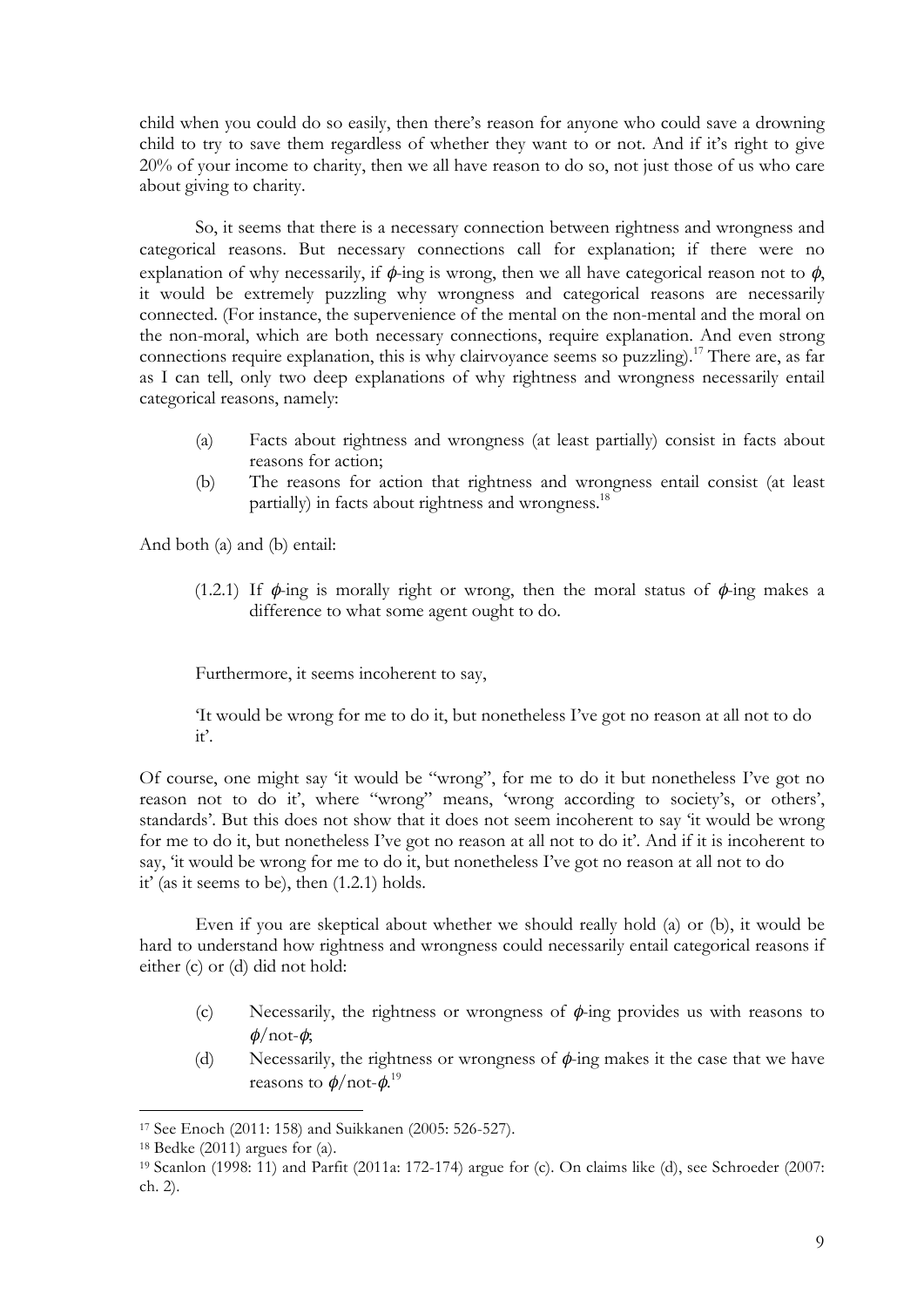And (c) and (d) entail

(1.2.1) If  $\phi$ -ing is morally right or wrong, then the moral status of  $\phi$ -ing makes a difference to what some agent ought to do.

It might seem that a lot of the plausibility of the connection between rightness and wrongness and normative reasons could be preserved if we instead held:

(e) Facts about rightness and wrongness, when they are possibly accessible, provide us (or some possible agents) with normative reasons.

And (e) does not entail (1.2.1).

But, firstly, to hold (e) would be to reject that rightness and wrongness necessarily entail categorical reasons. It seems that we should accept that rightness and wrongness necessarily entail categorical reasons. So, we should not accept (e). Secondly, if (e) holds, there would be a very strong connection between rightness and wrongness and categorical reasons that would not be explained. And, there would be a necessary connection between possibly accessible rightness and wrongness and categorical reasons, which would go unexplained. And strong connections and necessary connections require explanation.<sup>20</sup> Thirdly, it is very natural to think that rightness and wrongness just consist in facts about normativity; for rightness and wrongness necessarily matter, but how could they necessarily matter, if they outstripped normative import. Even those who do not hold (a) or (b) hold that rightness and wrongness necessarily matter and that rightness and wrongness do not outstrip their normative importance. For instance, Derek Parfit, who believes that the concept of something's being wrong in perhaps the most important sense cannot be analyzed—and that the notion of a reason cannot be analysed—holds that the concept of something being wrong in perhaps the most important sense is equivalent to the concept of something being such that it '*mustn't-bedone'*. <sup>21</sup> Finally, no one seems to in fact hold (e). Those who do not hold that if φ-ing is wrong, then there is categorical reason for us not to  $\phi$  still hold one of (a-d). For instance, those who hold that what we have a reason to do is constrained by our desires or our motivational set in some way, think that the same is true of what it's right/wrong for us to do.<sup>22</sup> So, we should not hold (e) and we should instead hold one of (a-d). And in this case we should hold (1.2.1).

If we should hold (1.2.1), we should also hold that

(1.2.2) If  $\phi$ -ing is morally permissible, the fact that  $\phi$ -ing is morally permissible makes a difference to what some agent ought to do.

This is because (1.2.1) essentially claims that, other things equal, if  $\phi$ -ing weren't wrong, there would not be (some) reasons to  $\phi$  that there would be if  $\phi$ -ing were wrong. But although the permissibility of an action may not itself provide reasons to perform or not perform an action, the permissibility of  $\phi$ -ing counterfactually affects the reasons to  $\phi$ . That is, if  $\phi$ -ing weren't permissible, then the reasons for us, or some other agent, to  $\phi$  would be different than if  $\phi$ -ing

 <sup>20</sup> *Supra* note 16.

<sup>21</sup> Parfit (2011a: 173)

<sup>22</sup> See, for instance, Harman (1975: 7).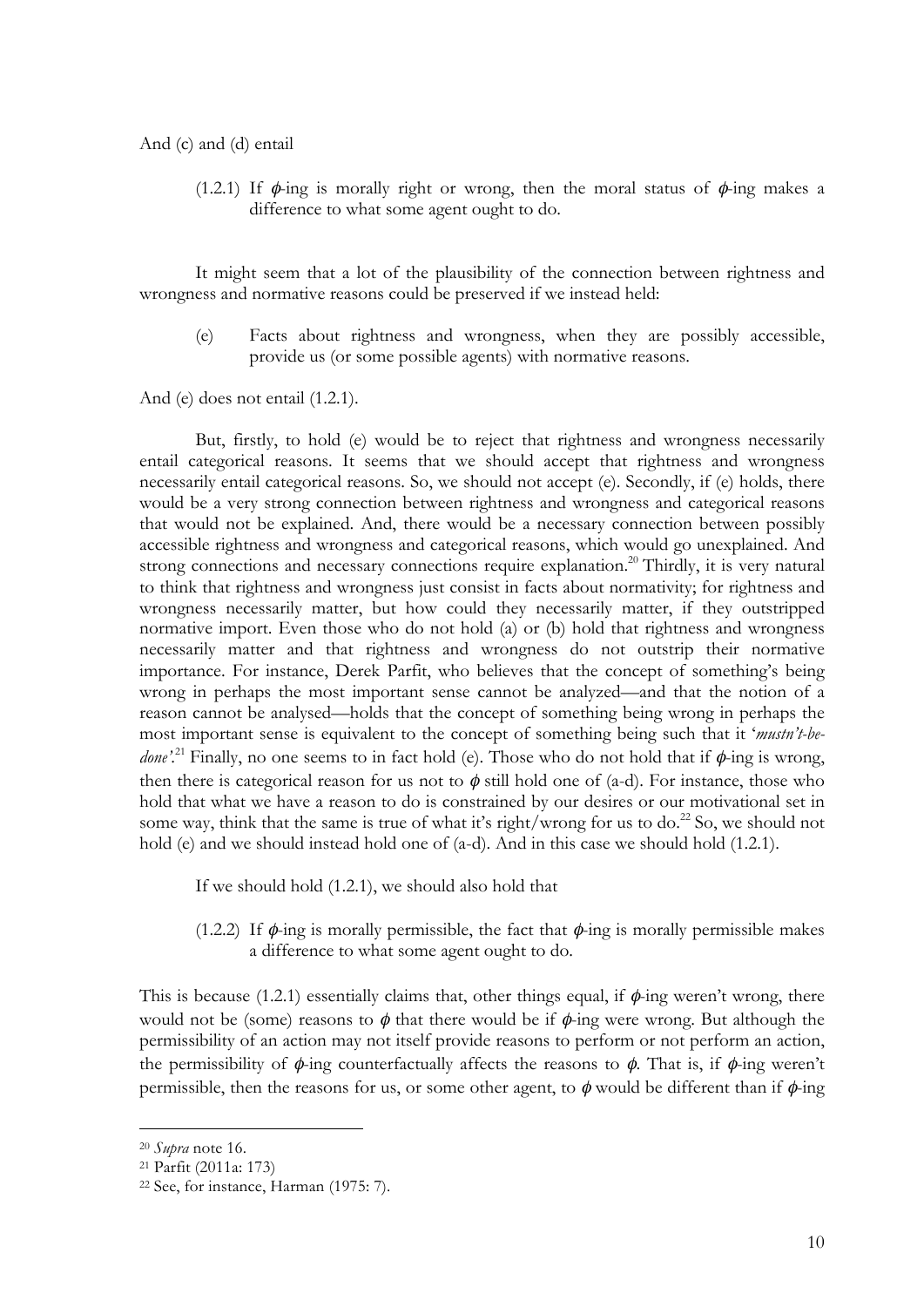were permissible. ((a-d) and the view that rightness and wrongness necessarily entail categorical reasons all entail this). And in this case (1.2.2) holds.

The combination of (1.2.1) and (1.2.2) entails

(1.2) If  $\phi$ -ing has a moral status, then the moral status of  $\phi$ -ing makes a difference to what at least some possible agent ought to do.

And in §1.1. I argued that

(1.1) If the moral status of  $\phi$ -ing makes a difference to what some agent ought to do, then the moral status of  $\phi$ -ing is accessible to some possible agent.

And (1.1) and (1.2) entail

(1) If φ*-*ing has a moral status, then the moral status of φ-ing is accessible to some possible agent. 23

However, whatever idealized moral reasoners know (and more on this in §2), they will know all of the (relevant) non-moral facts. And in this case we should not be so easily convinced that idealized moral reasoners would not be able to know what percentages *n* and *n+1* are. Since idealized moral reasoners know all the non-moral facts, they will know, for instance, exactly how much each individual needs to give in order to collectively maximize pleasure. Now suppose, as might be the case, that *n* is the amount that it is and not *n+1* because *n* is the exact percentage of income such that if each individual gave this percentage of their income, pleasure would be maximized. Idealized reasoners, since they know all the empirical facts, could not easily have been mistaken about the empirical facts that make it the case that the amount needed to collectively maximize pleasure is *n* rather than *n+1*. So, if the grounds on which we are required to give *n* but not *n+1* percent of our income to charity are, for instance, that doing so would maximize pleasure, then idealized reasoners would have safe beliefs about what *n* and *n+1* are.

It might be objected that there must be a similar case involving vague concepts or concepts that come in degrees and idealized reasoners will not be able to know exactly where the borderline is for something being *M* or not-*M* if *M* is a vague concept. However, this is not obvious. For idealized reasoners know all of the non-moral facts. And in this case it will follow that they will know the borderlines of these vague concepts. (Note that it is not logically impossible to know the borderlines of vague concepts, so it is not illegitimate to stipulate that idealized reasoners know these borderlines).

Furthermore, elsewhere Wedgwood (2010b: 222) argues that because moral truths are plausibly necessary truths safety-based arguments against moral knowledge cannot succeed. Safety conditions on knowledge are of the following general form: if *S* knows  $p$ , then *S* only believes  $p$  when  $p$  is true. Wedgwood plausibly claims that in order for a safety-based argument against *S* having knowledge of the moral proposition  $p$  to succeed it must be the case that there is a possible world in which  $p$  is false.

 <sup>23</sup> McGrath (2010: 72), Suikkanen (2008), and Wedgwood (2010a) argue that there are unknowable truths about wrongness because borderline cases tend to create in principle unknowable truths. For instance, suppose that it is wrong for us to fail to give at least 1% of our income to charity but it is not wrong for us to refrain from giving all of our income to charity. In this case, assuming classical logic, there will be a highest percentage *n* such that we are morally required to give *n* percent of our income to charity but we are not required to give *n+1* percent of our income to charity. However, according to Suikkanen, Wedgwood, and McGrath even idealized reasoners would not be in a position to discern exactly what percentages *n* and  $n+1$  are. Such idealized moral reasoners would not be able to know what percentages *n* and  $n+1$  are because even if they correctly believed that, for instance, *n* is 20% and  $n+1$  is 21% their beliefs would not be sufficiently safe to constitute knowledge. That is, they could have too easily believed that *n* is 19% and  $n+1$  is 20% on almost the same grounds as the grounds on which they believe that *n* is 20% and  $n+1$  is 21% for their true beliefs to count as knowledge. Cf. Williamson (2000: ch. 4).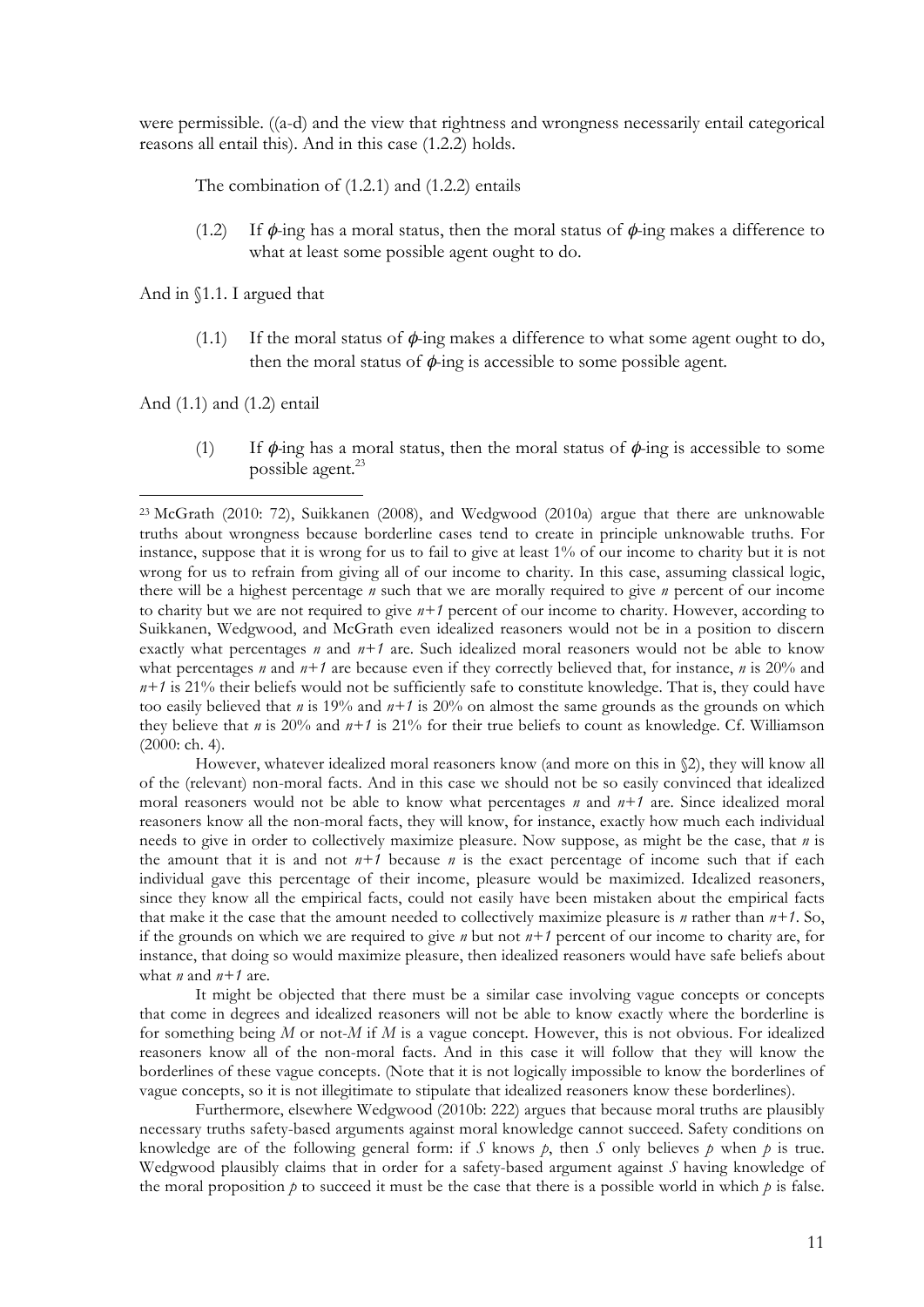# 2. Morality Requires Convergence

The fact that morality, or rather moral facts, must be accessible to some possible agent has implications for the significance of fundamental moral disagreements. Fundamental moral disagreements are moral disagreements that would survive in ideal conditions.<sup>24</sup> I'll understand ideal conditions as conditions in which agents are fully informed of all the empirical and nonmoral facts, are fully rational, are unaffected by cognitive biases, don't hold any conflicting beliefs, and have engaged in the very best reasoning process about normative ethics. Most philosophers claim or assume that the very best reasoning process about normative ethics is the most thorough search for wide reflective equilibrium. But I will not assume this; make the best reasoning process about normative ethics as broad as it needs to be. For instance, it might be that the very best reasoning process about normative ethics includes moral experiences and moral education.<sup>25</sup>

Many, including Michael Smith, Crispin Wright, and John Rawls, have claimed that the amount of fundamental moral disagreements that there are affects the prospects of moral realism.26 *Prima facie*, it is not clear why this would be the case. It may well be that there would be disagreement in ideal conditions about what happened on September 2<sup>nd</sup> 1408 but this would not show that there is no truth of the matter about what happened on September 2<sup>nd</sup> 1408 or that we should not be realists about what happened on September 2<sup>nd</sup> 1408. Similarly, there might be disagreement in ideal conditions about whether dualism holds. But this would not show that there is no fact of the matter about whether dualism holds.<sup>27</sup> My conjecture is that (a) there is no accessibility requirement on historical or (non-moral) metaphysical facts. But in contrast, as I showed in  $\S$ 1, (b) there is an accessibility requirement on moral facts. And (c) this contrast explains why whether there are/would be fundamental disagreements makes a difference to what moral facts there are and the prospects for (certain forms of) moral realism. In this section and the next I will sketch the precise route from facts about fundamental disagreement to conclusions about the moral facts that there are and the prospects of certain forms of moral realism.

There are good reasons to hold

(2.1) *A* has epistemic access to *p* at *T1* only if there is a justification *R* that *A* can justifiably believe *p* on the basis of at *T1* that is such that *A*'s belief that *p* on the basis of *R* would not be defeated in more ideal or idealized conditions.

(2.1) is supported by our intuitive judgments about cases. An agent with a Gettiered true justified belief that *p* does not seem to have access to *p*. For instance, consider Anna who justifiably believes that it is 8am because her clock tells her that it is 8am. But although it is in fact 8am, unbeknownst to Anna her clock has stopped. Suppose that Anna has no other way

 $\overline{a}$ 

<sup>25</sup> See DePaul (1993: ch. 4).

And if moral truths are necessary, there is no such world. So, safety-based arguments against *S* having knowledge of the moral proposition *p* cannot succeed. If this other argument of Wedgwood's is sound, then it is not the case that moral borderline cases ensure that there are inaccessible moral truths because even idealized reasoners could not have safe beliefs about such moral borderline cases. This is because—if this other argument of Wedgwood's is sound—given that moral truths are necessary truths, if an idealized reasoner has a true moral belief, there is no possible world in which they have the same belief but the moral belief that they have is false. So, idealized reasoners' moral beliefs could not be unsafe.

<sup>24</sup> *Supra* note 1.

<sup>26</sup> *Supra* note 2.

<sup>27</sup> *Supra* note 3.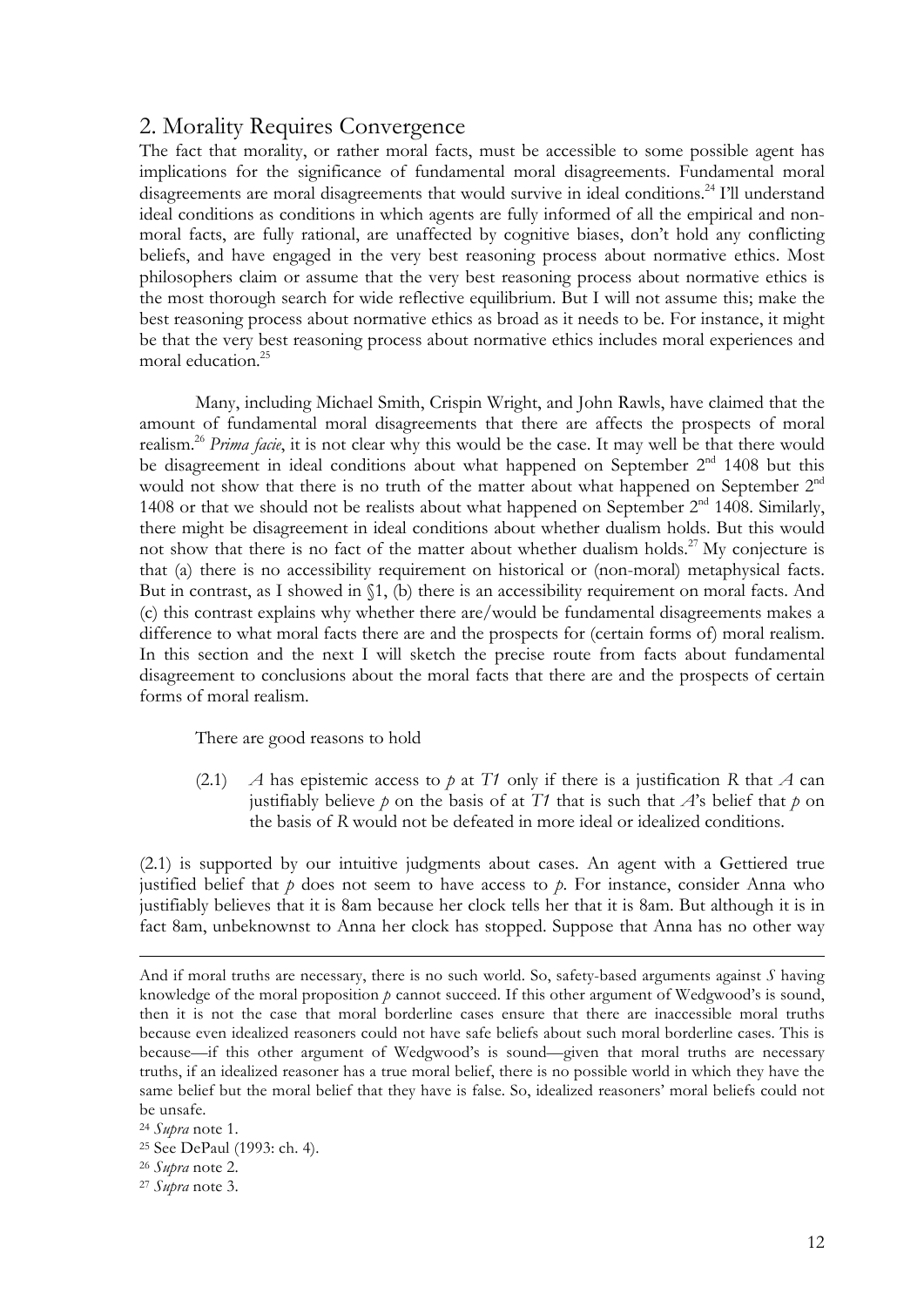of knowing what time it is other than by looking at her clock; she is locked in a room with no windows for instance. In this case, Anna does not know that it is 8am even though she has a justified true belief that it is 8am. But neither does it seem that Anna has access to the fact that it is 8am. This is because there is a defeater for the only justification that Anna has access to for the belief that it is 8am: the fact that her clock has stopped working is a defeater for her justification for believing that it is 8am because her clock says that it is 8am. So this justification would be defeated in more ideal and idealized conditions. (Similarly, agents in fake barn cases do not seem to have epistemic access to the fact that they are looking at a real barn rather than a fake barn). (2.1) explains why Anna does not have access to the fact that it is 8am (and why agents in fake barn cases do not seem to have access to the fact that they are looking at a real barn). And if we do not hold (2.1) it is unclear how we can explain Anna's lack of epistemic access in this case.<sup>28</sup>

Now, assume that one judges another to be an epistemic peer regarding *p* if one judges them to have the same evidence, intelligence, freedom from bias and cognitive functioning regarding  $p$  as one does.<sup>29</sup> It is uncontroversial that

(2.2) Peer disagreement regarding *p*, when it makes one's justified belief regarding *p* no longer justified, provides a defeater for one's belief that *p*. 30

And in the rest of this section I will argue that we should accept

(2.3) If idealized reasoners *A* and *B* hold conflicting beliefs about the moral status of φ-ing, know this, and know that they are idealized reasoners, then neither *A* nor *B* are justified in holding conflicting beliefs about the moral status of  $\phi$ -ing; *A* and *B* are only justified in suspending belief about the moral status of φ-ing.

(2.1-2.3) entail that

 <sup>28</sup> I have encountered an objection to (2.1). According to this objection, (2.1) entails that we have access to close to no facts, so we should reject (2.1). However, (2.1) does not entail that we have access to close to no facts. For instance, (2.1) would only entail that we have no access to the external world if skeptical hypotheses are defeaters for our justified beliefs about the external world. This is clearly up for debate in a way that it is not up for debate whether, for instance, the fact that her clock has stopped is a defeater for Anna's belief that it is 8am; skeptical hypotheses may be defeaters for our knowledge that there is an external world but the fact that her clock has stopped is certainly a defeater for Anna's justification for believing that it is 8am. And, furthermore, if you believe that skeptical hypotheses are defeaters on our justification for beliefs about the external world, then you should believe that we do not have *epistemic access* to the external world.

Similarly, it might seem that (2.1) entails that we do not have access to many everyday facts. For instance, it might seem that (2.1) entails that I do not have access to the fact that my bank opens at 9am tomorrow when my justification for this belief does not meet a high standard of justification. Because my justification is that I saw on the bank's website that the bank opens at 9am and it is possible that there was a typo on the website. But if there are no defeaters for this justification, if for instance there was no typo on the website, then it is consistent with  $(2.1)$  (though not entailed by  $(2.1)$ ) that the fact that I saw that it says on the bank's website that they open at 9am tomorrow would be a justification for believing that the bank opens at 9am tomorrow even in more ideal or idealized conditions—even if I do not know that there was no typo. So, (2.1) does not entail that I do not have access to the fact that my bank opens at 9am tomorrow in this case.

<sup>29</sup> See Christensen (2009: 756-757).

<sup>30</sup> See, for instance, Goldberg (2013: 170, 181) and Weatherson (2013: 66).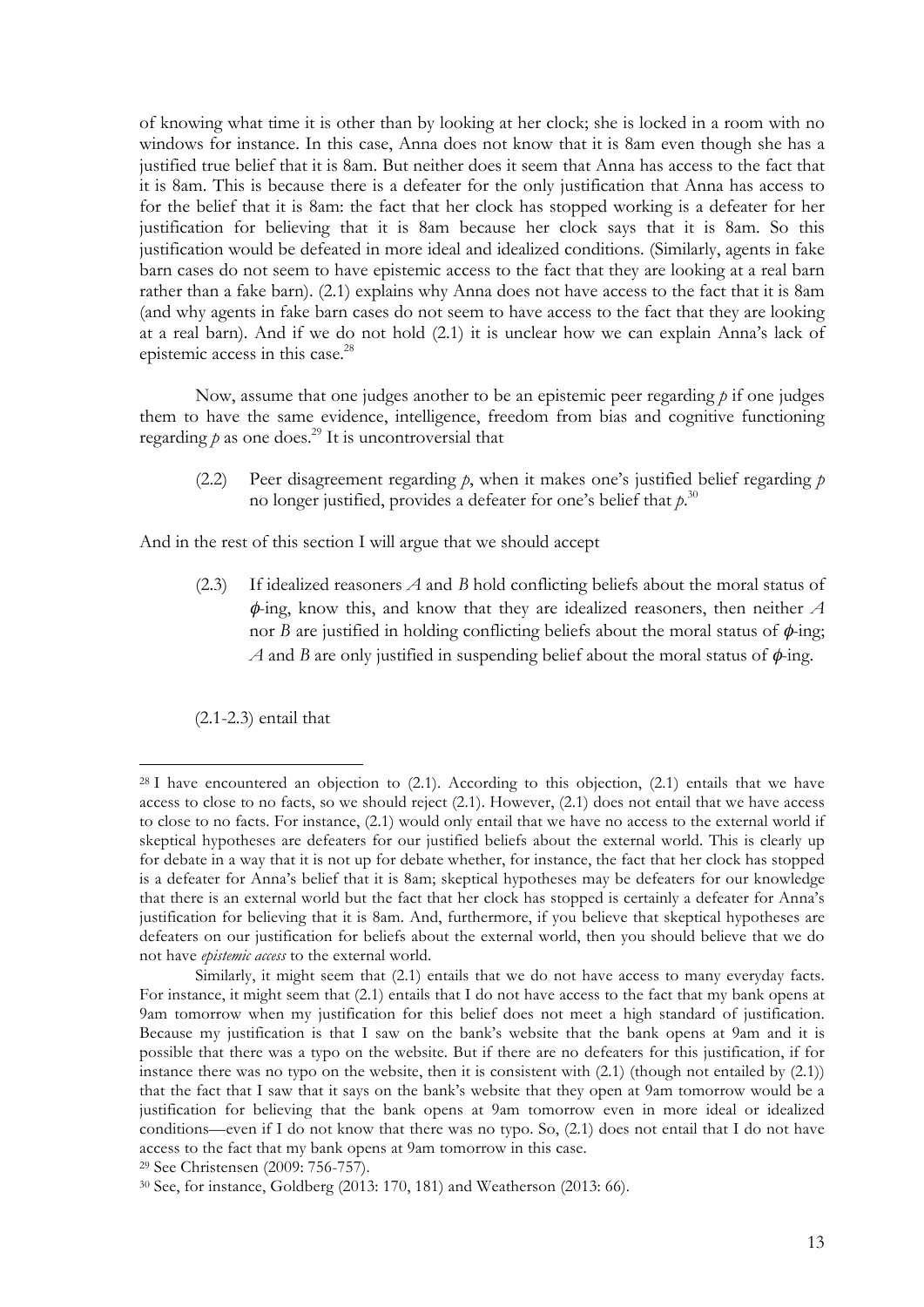(2.4) If there would be disagreement about the moral status of  $\phi$ -ing in idealized conditions, then no one has access to the moral status of  $\phi$ -ing.

This is because, given (2.1-2.3), if there is such disagreement, then neither we nor any other agents, including agents in idealized conditions, have access to the moral status of  $\phi$ -ing. But in §1 I established that

(1) If  $\phi$ -ing has a moral status, then the moral status of  $\phi$ -ing is accessible to some possible agent.

And (2.4) and (1) entail

(2) If there would be disagreement about the moral status of  $\phi$ -ing in ideal conditions, then  $\phi$ -ing does not have a moral status.

I'll give three arguments for

(2.3) If idealized reasoners *A* and *B* hold conflicting beliefs about the moral status of φ-ing, know this, and know that they are idealized reasoners, then neither *A* nor *B* are justified in holding conflicting beliefs about the moral status of  $\phi$ -ing; *A* and *B* are only justified in suspending belief about the moral status of φ-ing.

Firstly, if *A* and *B* know that one another are idealized reasoners, then they know that they have the same evidence, that they have not overestimated the force of any arguments, and that they are responding rationally to all the evidence and arguments that they have considered. So, *A* knows that she has no reason to privilege her own view about the moral status of  $\phi$ -ing over *B*'s view, and *A* knows that she is no more likely than *B* to be right about the moral status of φ-ing and *vice versa*. And if *A* knows that she has no reason to privilege her own view about the moral status of φ-ing over *B*'s view and that she is no more likely than *B* to be right about the moral status of  $\phi$ -ing, then it seems that *A* should suspend judgment about the moral status of  $\phi$ -ing.

Secondly, if *A* is justified in holding onto her belief, then *A* should give extra weight to her view about the moral status of φ-ing when compared to the weight that she gives *B*'s view. But if *A* should give extra weight to her view over that which she should give to *B*'s view, then she should infer that she has gone through a better reasoning process than *B* about the moral status of  $\phi$ -ing, has better evidence, or has understood arguments regarding the moral status of φ-ing better than *B*. But *A knows* that she has *not* gone through a better reasoning process than *B* and that she *does not have* better evidence and *has not* understood arguments regarding the moral status of φ-ing better than *B*. For *A* knows that both she and *B* are idealized agents that have engaged in the very best reasoning process about normative ethics. So, *A* should not infer that she has gone through a better reasoning process than *B* about the moral status of φing, has better evidence, or has understood arguments regarding the moral status of  $\phi$ -ing better than *B*. So, *A* should not give extra weight to her view. And so, *A* is not justified in holding onto her view.<sup>31</sup>

 <sup>31</sup> Cf. Elga (2007: 486-488).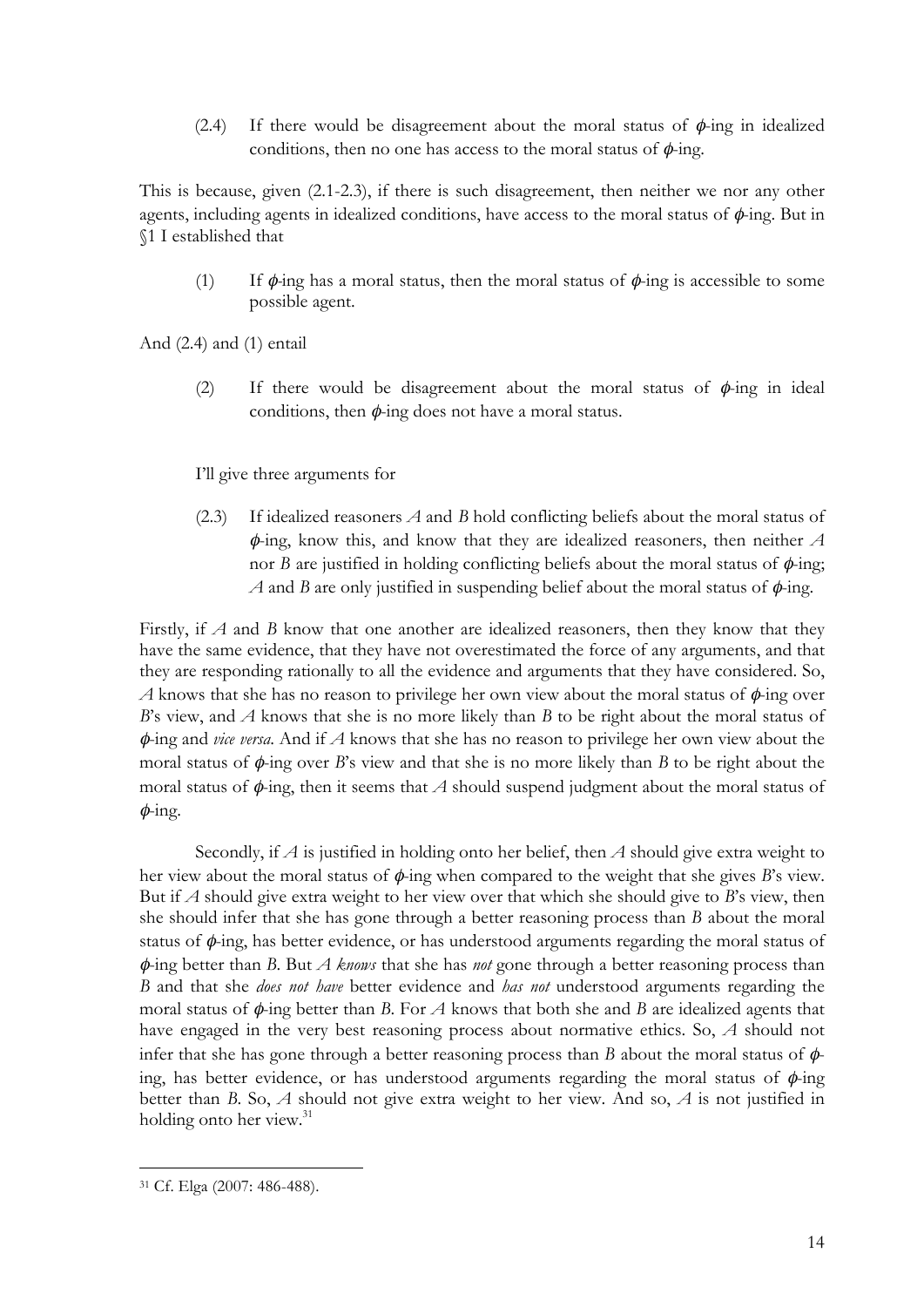Thirdly, (2.3) is entailed by a conciliatory view about peer disagreement and seems to be entailed by all plausible competitors to conciliatory views about peer disagreement. According to conciliationism, whenever one encounters a disagreement about some matter *p* with someone one judges to be an epistemic peer when it comes to *p* one ought to suspend belief about  $p^{32}$  So if we should accept conciliationism generally, as many have argued that we should, then we should accept (2.3). However, we can also accept (2.3) without accepting a conciliatory view about all cases of epistemic peer disagreement. This is because there are relevant features of the type of case in (2.3) that are not shared by other cases of peer disagreements. Namely, *A* and *B*'s case is a case of a peer disagreement in which the epistemic peers know that there is no epistemic asymmetry between them. Proponents of the most plausible alternative views to conciliationism hold that only some peer disagreements about *p* should lead us to suspend belief about *p*. And proponents of these views hold that in cases in which epistemic peers should believe that they are epistemic peers regarding  $p$ , that they disagree regarding *p,* and that there is no epistemic asymmetry between one another regarding *p*, these epistemic peers should suspend belief regarding *p*. <sup>33</sup> But if epistemic peers should suspend belief regarding  $p$  so long as they should believe that they disagree regarding  $p$ , believe that they are epistemic peers regarding  $p$ , and believe that there is no epistemic asymmetry between them regarding *p*, then *a fortiori*, epistemic peers should suspend belief about *p* if they *know* that they disagree regarding *p*, *know* that they are peers regarding *p*, and *know* that there is no epistemic asymmetry between them regarding *p*. So, the most plausible views that compete with conciliationism entail (2.3) too. So, the most plausible views about epistemic peer disagreement entail (2.3).

The most common objection to (2.3) that I've encountered is that the antecedent of (2.3) is impossible. That is, that it is impossible for idealized reasoners *A* and *B* to hold conflicting beliefs about the moral status of  $\phi$ -ing, know this, and know that they are idealized reasoners. One might believe that the antecedent of (2.3) is impossible because it is impossible for *A* to disagree with *B* about the moral status of  $\phi$ -ing *and* judge that *B* is an epistemic peer regarding the moral status of  $\phi$ -ing. But I see no reason to hold this view. I disagree with, for instance, esteemed Kantians about particular matters in normative ethics but I certainly believe that they are at least my epistemic peers regarding normative ethics. Although I disagree with luck egalitarians about redistributive justice I agree with them about most moral matters, judge most well known luck egalitarians to be extremely insightful and sophisticated moral thinkers, and to be at least my epistemic peers regarding distributive justice (and other matters).<sup>34</sup>

Some think that the antecedent of (2.3) is impossible because

*Impossible Disagreement.* Reasoners that are so idealized could never disagree, for if they (always) knew that there was no cognitive asymmetry between them, idealized reasoners would never disagree about the moral status of  $\phi$ -ing; they would always suspend about the morality of  $\phi$ -ing.

However, it is not essential for my argument in this paper that *A* and *B in fact* disagree about the moral status of φ-ing *and then* come to suspend judgment about the moral status of φ-ing in light of this disagreement; if you think that *A* and *B* in virtue of understanding their competing dispositions would only ever suspend about the moral status of  $\phi$ -ing, this is enough for my

 <sup>32</sup> See, for instance, Feldman (2006), Elga (2007), and Christensen (2009).

<sup>33</sup> See Kelly's (2010: 135-152) esteemed total evidence view and Lackey's (2008: 302-306, 316-318) justificationist view.

<sup>34</sup> See also Kornblith (2010: 47-51), McGrath (2007: 103-106), and Enoch (2014: 230-231).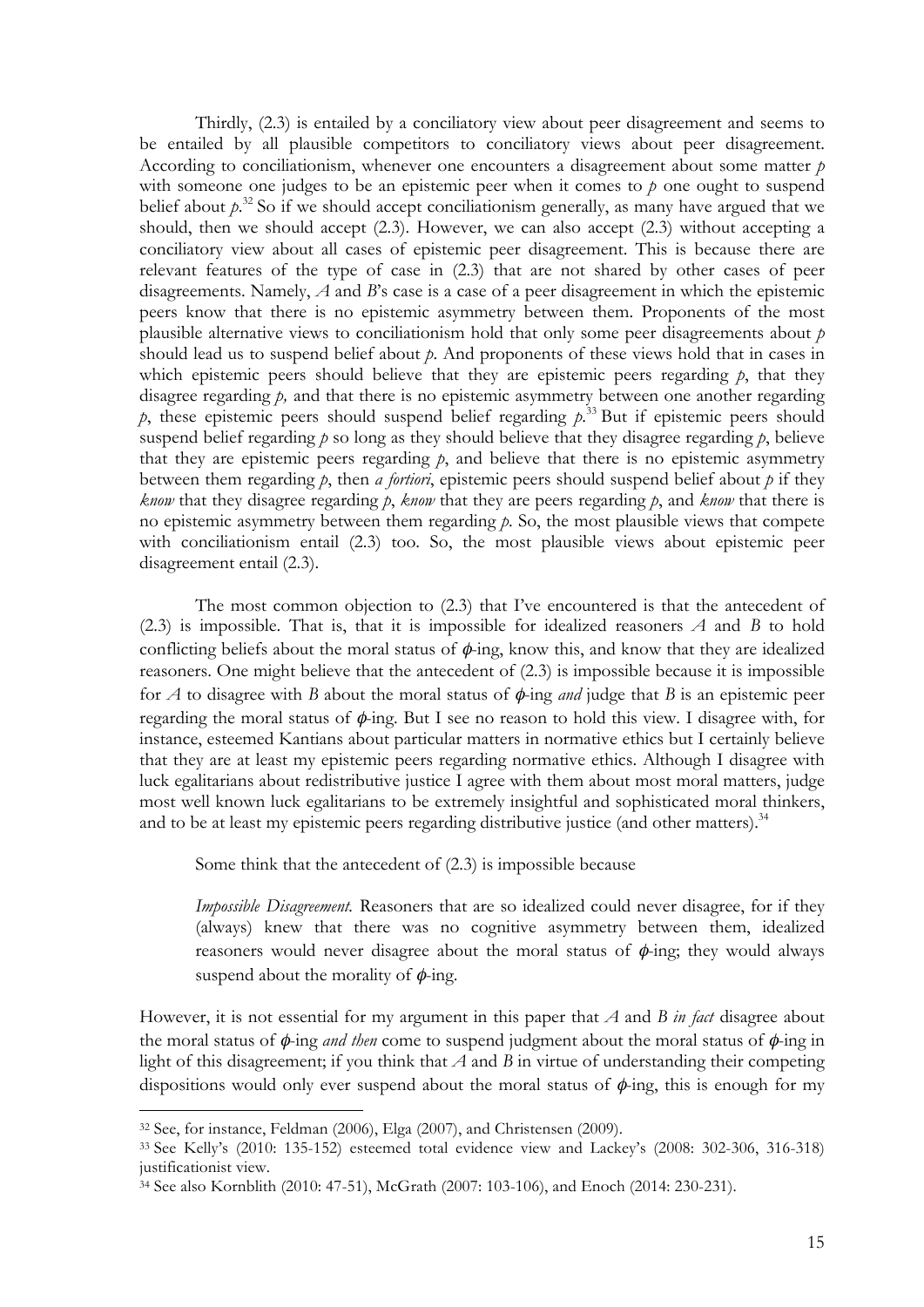purposes. Alternatively, if you think that *Impossible Disagreement* holds, then just modify the idealization conditions and (2.3) slightly such that: *A* and *B* are idealized reasoners but do not know the beliefs of one another at *T1*; they come to hold conflicting beliefs about the moral status of φ-ing at *T1*; and at *T2 A* and *B* come to know one another's beliefs and the fact that one another are idealized reasoners; at *T2 A* and *B* should suspend belief about the moral status of  $\phi$ -ing.

Alternatively, it might be objected that the antecedent of (2.3) is impossible because if *A* and *B* disagree about the moral status of  $\phi$ -ing, then one of them must have not engaged in the very best reasoning process about normative ethics. However, we should not understand the very best reasoning process about  $X$  as the one such that if we engage in it, we are guaranteed to arrive at the truth regarding *X* every time; indeed, at most, the standard view is only that the best reasoning process with regards to *X* must reliably enable one to arrive at the truth of the matter with regards to *X*. <sup>35</sup> And according to Michael DePaul, for *R* to be the best reasoning process about *X* it need only be the case that *R* is a better reasoning process about *X* than any other reasoning process about *X*. 36

So, I've shown that we should accept (2.1-3). And that (2.1-2.3) entail (2.4). But, I've also shown that (2.4) and (1) entail

(2) If there would be disagreement about the moral status of  $\phi$ -ing in ideal conditions, then  $\phi$ -ing does not have a moral status.

So, I've shown that (2) holds.

# 3. The Meta-Ethical Consequences of Significant Fundamental Disagreement

In the last section I showed that

(2) If there would be disagreement about the moral status of  $\phi$ -ing in ideal conditions, then  $\phi$ -ing does not have a moral status.

In this section I'll argue that, given (2),

 <sup>35</sup> See, for instance, Kelly and McGrath (2010: 326).

<sup>36</sup> See DePaul (1993: ch. 2). Alternatively, it might seem that we should reject (2.3) because if idealized reasoners *A* and *B* disagree in virtue of having different moral perceptions, then the reasoner who has the correct moral perception is justified in their belief that is based on this perception and the reasoner who has an incorrect perception is not justified. However, this is a view that proponents of the view that we have moral perceptions that play a significant justificatory role do not accept. For proponents of this view do not accept that their view entails that we should be more steadfast in the face of disagreement than alternative views; see for instance McNaughton (1988: 60) and Audi (2013: 66). Furthermore, we should not accept that if agents have differing perceptions, then the person who has the correct perception is justified in sticking to the judgment that they formed on the basis of their perception when they still believe that the person whom they hold a conflicting judgment to is their epistemic peer. Even non-concilitionationists hold this view; see, for instance, Kelly's (2010: 151-152) horse race case.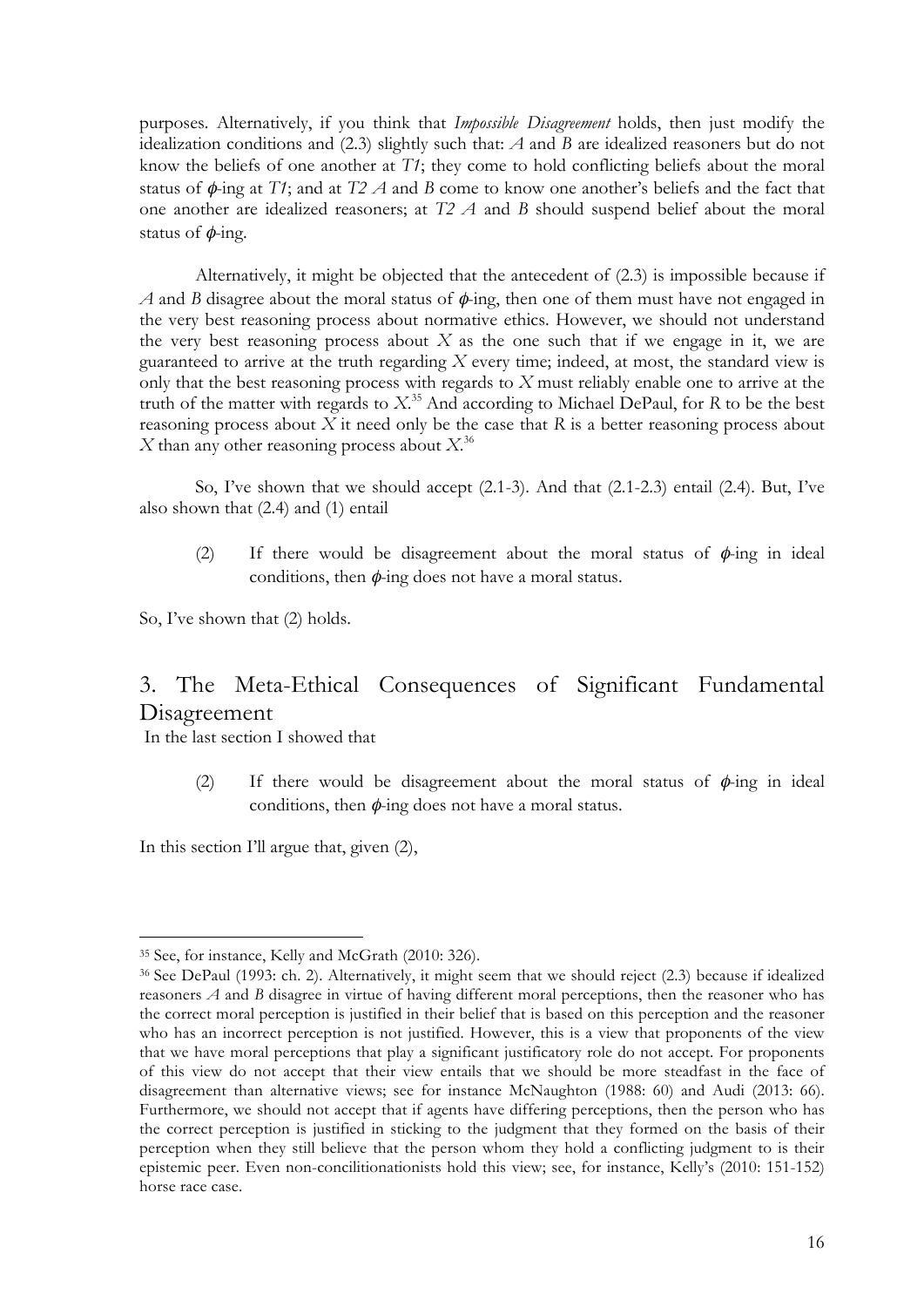(3) If there is significant fundamental moral disagreement, then our understanding of morality is fatally flawed and we should accept relativism over non-naturalist realism and quasi-realism.

(2) entails that

- (3.1) If in ideal conditions agreement would not emerge about the moral status of most of the actions and practices about whose moral status we currently disagree, then most of the actions and practices about whose moral status we currently disagree do not have a moral status.
- (3.1) is meta-ethically important because
	- (3.2) If most of the actions and practices about whose moral status we currently disagree do not have a moral status, then our understanding of morality is fatally flawed.

Although it might be that because of indeterminacy or vagueness a few of the actions and practices that we currently engage in moral disagreements about have no determinate moral status, if most of the actions that we currently engage in disagreements about the moral status of had no moral status, then our understanding of morality would be in significant error.<sup>37</sup> We think that pretty much all the actions and practices that we currently engage in moral disagreements about have *a moral status*. If we didn't think that these actions and practices have *a* moral status, we wouldn't be arguing about their moral status. And if the antecedent of (3.2) holds—that is, if most of the actions and practices about whose moral status we currently disagree do not have a moral status—then most of our discussions about the moral status of actions and practices are entirely (epistemologically) pointless.<sup>38</sup> If the antecedent of  $(3.2)$ holds, we would not be making a substantial first-order error about which moral status actions and practices have but rather an error about actions and practices in fact having such a status. If the antecedent of (3.2) holds, it's not just the case that taxing the rich to benefit the poor is neither right nor wrong, it's not permissible either. Vegetarianism, bombing Syria, torture, the death penalty, breaking promises, pushing the fat man off of the bridge, lying: none of these things are right, wrong, or permissible. So, it seems that we should hold (3.2). (I address the only two objections that I can imagine to  $(3.2)$  in a footnote<sup>39</sup>).

 <sup>37</sup> See Enoch (2009: 25, n. 39).

<sup>38</sup> See Tersman (2006: 1).

<sup>39</sup> It might be objected that (3.2) only holds if there is a presupposition or entailment of our particular token ascriptions of rightness, wrongness, and permissibility (i.e. 'φ-ing is wrong', 'φ-ing is right') that would be shown to be false if for most of the actions and practices  $\Psi$  about whose moral status we currently disagree, <sup>Ψ</sup> do not have a moral status. And no such presupposition or entailment of our claims about rightness, wrongness, and permissibility would be shown to be false if for most of the actions and practices  $\Psi$  about whose moral status we currently disagree,  $\Psi$  do not have a moral status. But this is not the generally accepted view. According to Michael Smith, for instance, our understanding of morality is fatally flawed if enough of our platitudes about morality are false. And many of the platitudes that Smith provides are not presuppositions or entailments of claims about rightness, wrongness, or permissibility. For instance, according to Smith (1994: 39-40), the following are platitudes about our moral concepts, 'if someone judges her  $\phi$ -ing to be right then, other things being equal, she will be disposed to  $\phi$ ; 'right acts are often concerned to promote or sustain or contribute in some way to human flourishing'; and 'right acts are in some way expressive of equal concern and respect'.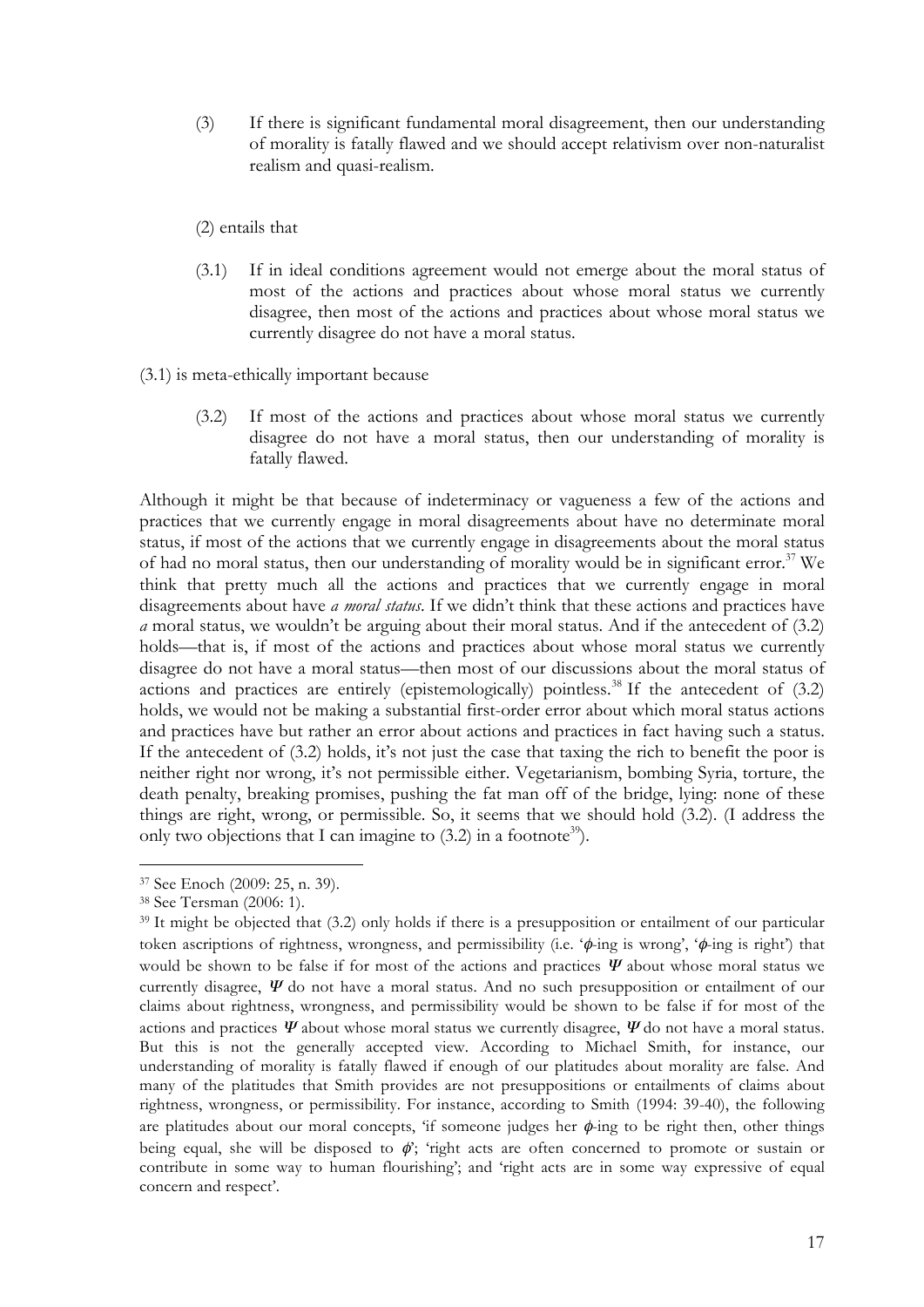#### (3.1) and (3.2) entail

(3.3) If in ideal conditions agreement would not emerge about the moral status of most of the actions and practices about whose moral status we currently disagree, then our understanding of morality is fatally flawed because most of the actions and practices about whose moral status we currently disagree do not have a moral status.

And (3.3) is important for the prospects of non-naturalist realism and for the prospects of quasi-realism. This is because, as I will argue in the rest of this section,

(3.4) If our understanding of morality is fatally flawed because most of the actions and practices about whose moral status we disagree do not have a moral status, we should accept relativism rather than non-naturalism or quasi-realism.

All non-naturalists hold

*Anti-Revisionism*. Our understanding of morality is not in significant error.<sup>40</sup>

(In contrast, not all naturalist realists are committed to *Anti-Revisionism*).41 If *Anti-Revisionism* is false, the main reasons to accept non-naturalist realism are seriously undermined. Because the main reason to accept non-naturalist realism is that it keeps our ordinary understanding of morality intact.42 But if *Anti-Revisionism* is false, this reason to accept non-naturalism falls by the wayside. And if we cannot preserve our ordinary understanding of morality by accepting nonnaturalist realism, we might be less happy to live with the metaphysical and epistemological quirks and problems of non-naturalism.

If *Anti-Revisionism* is false because most of the actions and practices that we currently disagree about the moral status of do not have a moral status, then the reasons to accept nonnaturalist realism over relativist views are significantly blunted. Critics of relativism normally argue that relativist views are implausible because of their counter-intuitive and revisionist

 $\overline{a}$ 

Another objection to (3.2) is that it is just one platitude about our moral concepts that for most of the actions and practices  $\Psi$  about whose moral status we currently disagree,  $\Psi$  do have a moral status. But the fact that one platitude about morality is false does not show that there is no such thing as morality as we understand it. However, if this were the case, then we should not worry about the error theory. Error theorists hold that it is essential to our understanding of morality that there are categorical reasons, since our understanding of rightness, wrongness, goodness, and badness entail categorical reasons; see, for instance, Olson (2010). But there are no categorical reasons, so there is nothing that is right, wrong, good, and bad in the way that we understand these notions. But it is only at most one platitude about each of these concepts that there are categorical reasons to respond to things that these concepts apply to. So, the error theory relies on the view that it is possible that if one platitude about our understanding of *C* is false, then there is nothing to which *C* applies as we understand it. And if this is true, the falsity of one platitude about our moral concepts can—depending on the platitude—show that our understanding of morality is fatally flawed. So, either this objection is mistaken or we can refute the error theory very quickly. Since we cannot refute the error theory so quickly (in this way), this objection fails.

<sup>40</sup> See Enoch (2011: 8-10), Huemer (2005: xxi-xxiv), Shafer-Landau (2003: 12, 23), and Björnsson (2011: 368, 368 fn. 1 and the references therein).

<sup>41</sup> See, for instance, Jackson (1998: 137) and Railton (1989: 157).

<sup>42</sup> *Supra* note 39.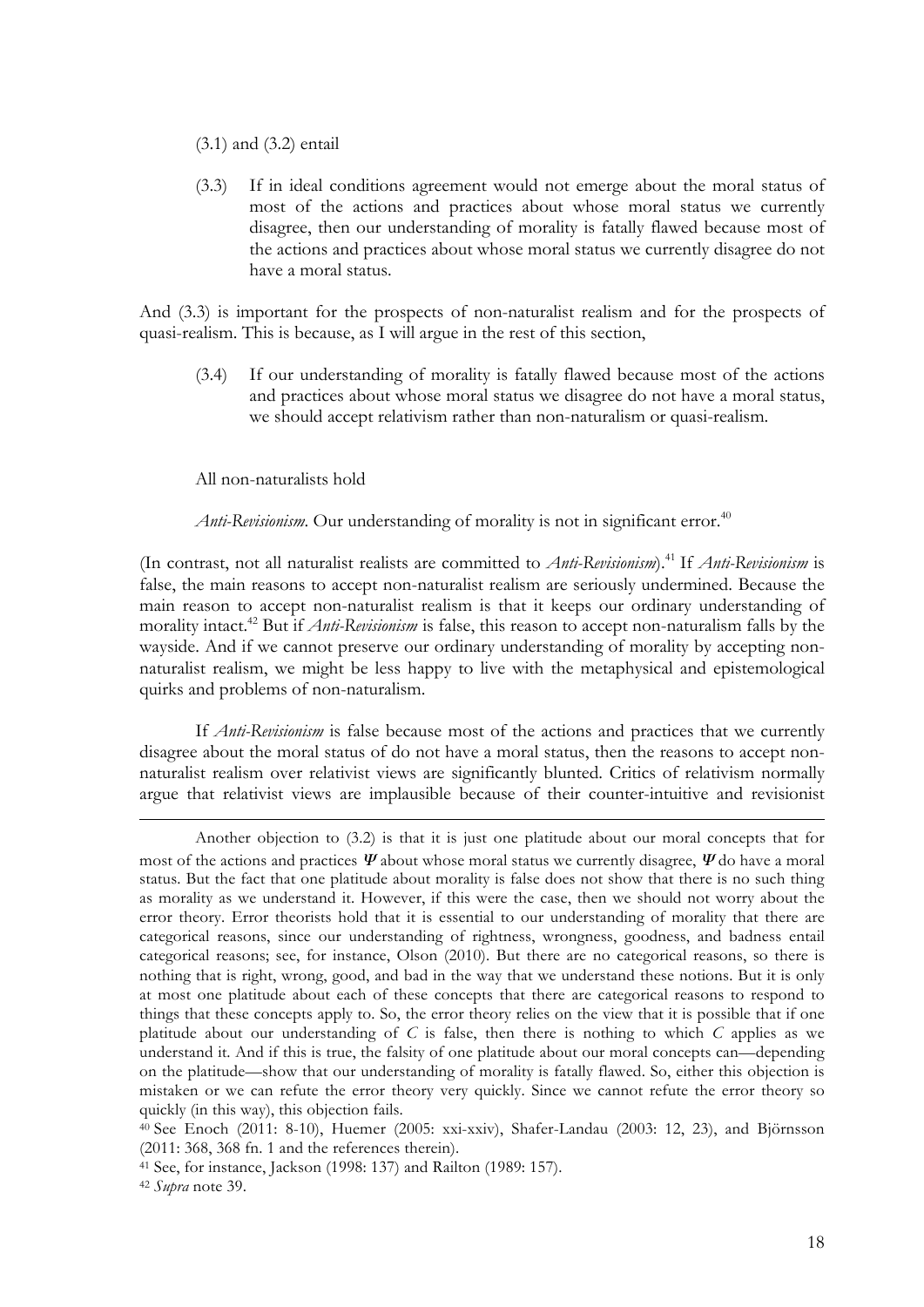implications.43 But (i) if *Anti-Revisionism* is false, then we must accept a counter-intuitive and revisionist meta-ethical view. And (ii) relativists have the resources to justifiably reject

(3.1) If in ideal conditions agreement would not emerge about the moral status of most of the actions and practices about whose moral status we currently disagree, then most of the actions and practices about whose moral status we currently disagree do not have a moral status.

This is because (3.1) is entailed by (2) and relativists can hold that one of the key premises in the argument that I made for (2) in §2 is false. Namely relativists have the resources to reject (2.3)—the claim that if idealized reasoners find themselves in disagreement about the moral status of  $\phi$ -ing, they should suspend judgment about the moral status of  $\phi$ -ing and are not justified in making any positive judgment about the moral status of  $\phi$ -ing. Relativists can hold that (2.3) is false because if idealized reasoner *A* believes that  $\phi$ -ing is morally wrong and idealized reasoner *B* believes that  $\phi$ -ing is morally right, *A* and *B* should not suspend belief about the moral status of φ-ing if relativism is true. Rather, if relativism holds, *A* should hold that φ-ing is morally wrong-for-him or morally wrong-by-his-standards and *B* should hold that φ-ing is morally right-for-him or morally wrong-by-his-standards.

Given that relativists can justifiably deny (3.1), if there is or would be significant fundamental moral disagreement, relativist and non-naturalist realist views have rather different revisionist implications, namely

Revisionist Implications of

 <sup>43</sup> See, for instance, Olson (2010: 73-77), Rachels (2012: 14-21), and Schroeder (2010: 65-70).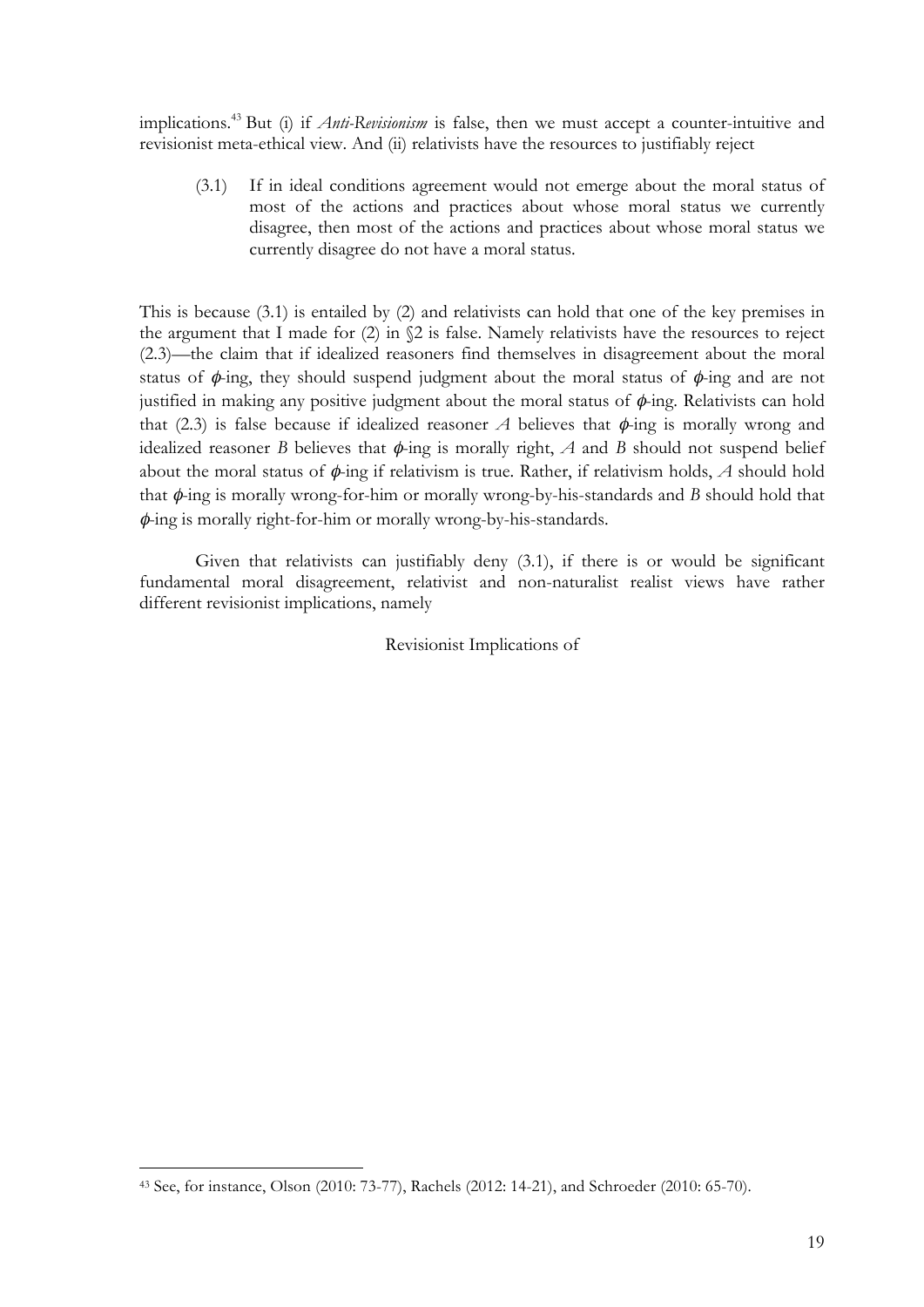#### Relativism

Non-naturalist Realism

(a) There are no actions that are just wrong in a framework/standard-independent way

(b) Most of the actions that we disagree about the moral status of have no moral status

It is not clear that (a) is a more counter-intuitive or revisionary consequence than (b). It is perhaps more counter-intuitive and more revisionary to hold (b) than to hold (a). Because if we hold (b), vegetarianism, bombing Syria, torture, the death penalty, breaking promises, pushing the fat man off of the bridge, lying, none of these actions and practices are right, wrong, or permissible. But if we hold (a), this is not the case. Furthermore, it is a familiar fact that many people hold that the morality of actions and practices is relative to particular standards such as the standards of a particular culture.<sup>44</sup> So, it is a familiar fact that many hold (a). But it is not clear that anyone except philosophers who understand and hold the moral error theory believe (b). And if (a) is at most as revisionist a consequence as (b), the main reason to accept non-naturalism over relativism was its anti-revisionism, and non-naturalism has other problematic metaphysical and epistemological consequences that relativism does not have, then we should accept relativism over non-naturalist realism (if there is or would be significant fundamental moral disagreement).

It might be objected that relativism entails that there is nothing that is wrong *tout court* and so relativism entails (b) as well as (a). However, relativism as a meta-ethical thesis is a thesis about what it takes for something to be wrong. Relativists hold that when we disagree about the moral status of the many actions and practices that we disagree about the moral status of our disagreements should be understood as disagreements about framework- or standard-relative rightness and wrongness.<sup>45</sup> So, relativism does not entail (b).

A comparison with contextualism in epistemology will further clarify the prospects of non-naturalist realism in comparison to relativism if there is significant fundamental moral disagreement. (i) Skeptical hypotheses *cast doubt on much of, but not all of our knowledge*; they do not cast doubt on our knowledge that we know that there is thought when we are thinking or our knowledge that we do not know everything for instance. But (ii) if we endorse contextualism about knowledge, skeptical hypotheses *do not cast doubt on as much of our knowledge*; we can know that we have hands in most contexts if we endorse contextualism.<sup>46</sup> Because of (i) and (ii) traditional *non-contextualist views about knowledge suffer a severe loss in plausibility relative to contextualist views* if they do not have a response to skeptical arguments. Similarly, I have argued that (i<sup>\*</sup>) if in ideal conditions agreement would not emerge about the moral status of most of the actions and practices about whose moral status we currently disagree, then *most of the actions about whose moral status we currently disagree do not have a moral status*. And that, (ii\*) if we endorse relativism *it is not the case that most of the actions about whose moral status we currently disagree do not have a moral status* even if in ideal conditions agreement would not emerge about the moral status of these actions. And because of (i\*) and (ii\*) *non-naturalism suffers a severe loss in plausibility relative to relativist views* if there is such significant moral disagreement in ideal conditions. (Rejecting this last claim would seem to commit one to denying the parallel claim that traditional noncontextualist views about knowledge suffer a severe loss in plausibility relative to contextualist views if they do not have a response to skeptical arguments).

 <sup>44</sup> See Sarkissian et al (2011).

<sup>45</sup> See, for instance, Finlay (2014).

<sup>46</sup> See DeRose (1995).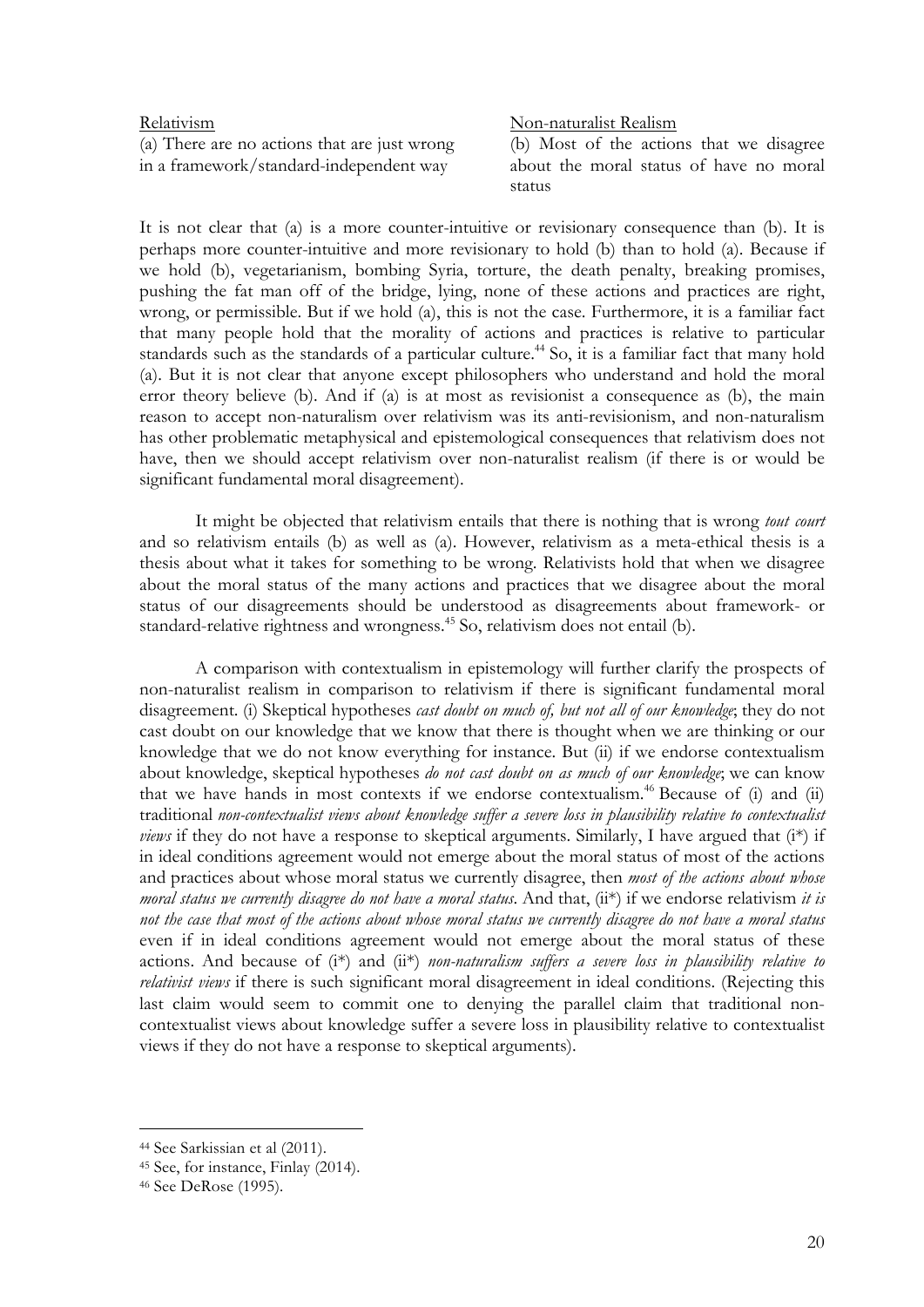So, I've shown that if our understanding of morality is fatally flawed because most of the actions and practices that we disagree about the moral status of have no moral status, then the plausibility of non-naturalist realism in comparison to relativism is undermined and we should accept relativism rather than non-naturalism.

Like non-naturalists, quasi-realist expressivists hold that our understanding of morality is not fatally flawed.<sup>47</sup> And, like non-naturalism, if there is/would be significant fundamental moral disagreement, quasi-realism will look far less attractive vis-à-vis relativism. As I've argued in this section, relativists have a way of justifiably denying

(3.1) If in ideal conditions agreement would not emerge about the moral status of most of the actions and practices about whose moral status we currently disagree, then most of the actions and practices about whose moral status we currently disagree do not have a moral status.

Relativists can justifiably deny (3.1) because (3.1) is entailed by (2) and, as I've argued, relativists can deny (2) by justifiably denying a key premise in the argument that I made for (2), namely (2.3). But quasi-realists have no way of denying (3.1), (2), or (2.3) that non-naturalists would not also have, and non-naturalists have no way of denying (3.1), (2), or (2.3). And in this case, if there is significant moral disagreement in ideal conditions, like non-naturalism, quasirealism will entail that most of the actions and practices about whose moral status we currently disagree do not have a moral status. But if there is significant moral disagreement in ideal conditions, relativism will not entail that most of the actions and practices about whose moral status we currently disagree do not have a moral status. And, as I've discussed, in this case, if there is significant moral disagreement in ideal conditions, quasi-realism will produce consequences that are at least as, and perhaps more, counter-intuitive or revisionary as the consequences that relativism produces.

Although quasi-realism does not face the metaphysical and epistemological problems that non-naturalism faces, the fact that endorsing relativism would lead to less, or only as, revisionist consequences as embracing quasi-realism might be sufficient to justify us in endorsing relativism rather than quasi-realist expressivism; especially if we see, as many do, quasi-realist expressivism as a view mostly motivated by the revisionist and counter-intuitive consequences of relativistic subjectivist and emotivist views.<sup>48</sup> Furthermore, although quasirealist expressivism does not face the metaphysical and epistemological problems that nonnaturalism faces, it does face other problems such as the Frege-Geach problem. And, if there were significant fundamental moral disagreement, and so if quasi-realism would have at least as counterintuitive and revisionist consequences as relativism, then those who are currently sympathetic to quasi-realism might be less willing to put up with the problematic consequences of quasi-realist expressivism that the Frege-Geach problem, for instance, makes clear.

So, I've shown that

(3.4) If our understanding of morality is fatally flawed because most of the actions and practices about whose moral status we disagree do not have a moral status, we should accept relativism rather than non-naturalism or quasi-realism.

 <sup>47</sup> See, for instance, Blackburn (1999).

<sup>48</sup> See, for instance, Schroeder (2010: ch. 4).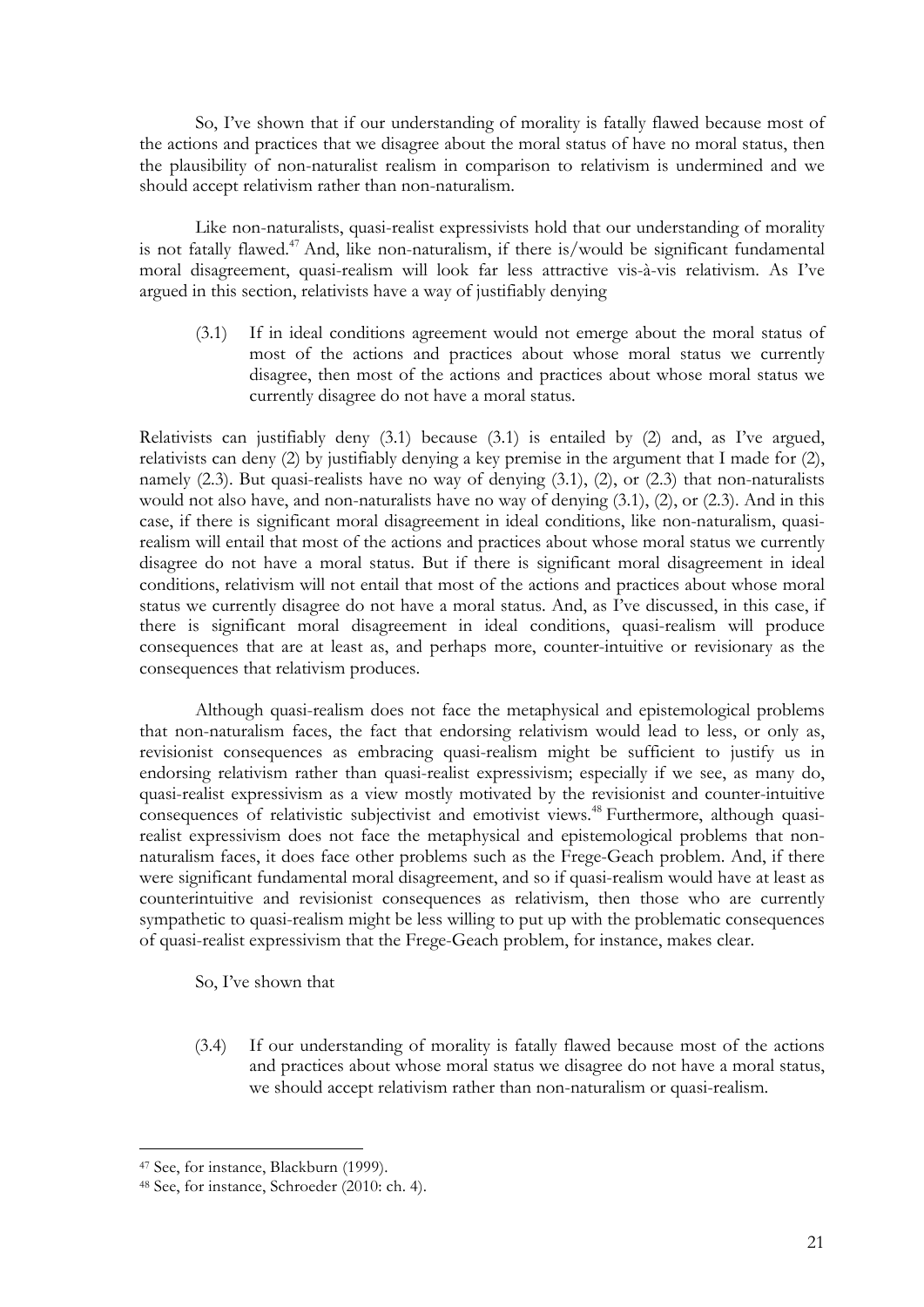And I've shown that

(3.3) If in ideal conditions agreement would not emerge about the moral status of most of the actions and practices about whose moral status we currently disagree, then our understanding of morality is fatally flawed because most of the actions and practices about whose moral status we currently disagree do not have a moral status.

And (3.3) and (3.4) entail

(3) If there is significant fundamental moral disagreement, then our understanding of morality is fatally flawed and we should accept relativism over non-naturalist realism and quasi-realism.

# 4. The Significance of Significant Fundamental Disagreement In the last section I showed that

(3) If there is significant fundamental moral disagreement, then our understanding of morality is fatally flawed and we should accept relativism over non-naturalist realism and quasi-realism.

It is sometimes pressed to me that this conditional claim about the meta-ethical significance of fundamental moral disagreement may not be very important because it is far from clear that we have sufficient reason to believe that there is or would be significant fundamental moral disagreement. But in this section I'll argue that

(4) Even if we do not have sufficient reason to believe that there is or would be significant fundamental moral disagreement, (3) weakens the plausibility of non-naturalism and quasi-realism.

We should hold that

(4.1) There is a salient possibility, rather than a merely logical possibility, that there is or would be significant fundamental moral disagreement.

As I'll discuss below, there is a salient possibility that  $p$  if there is some non-trivial positive reason to believe that *p*. There is one quite direct reason to hold (4.1) that I will sketch. Many experts in the field believe that there is or would be significant fundamental moral disagreement. John Rawls, Bernard Williams, Terence Horgan, Mark Timmons, Nick Zangwill, Bart Streumer, John Doris, and Stephen Stich have all argued that there is or would be significant fundamental moral disagreement.<sup>49</sup> But merely logical possibilities are possibilities that pretty much no one, and certainly no experts in the field, believe obtain: no one, or no experts, believe that we are brains in vats or that all the zebras that we've seen are cleverly disguised horses. And I submit that if many experts—or at least many of those in at least as good a position as any others—regarding whether  $p$  believe that  $p$ , then we have some non-

 <sup>49</sup> See Horgan and Timmons (2008: 231-232), Streumer (2011: 330-334), Williams (1985: 136), Zangwill (2000: 284) and *supra* note 2.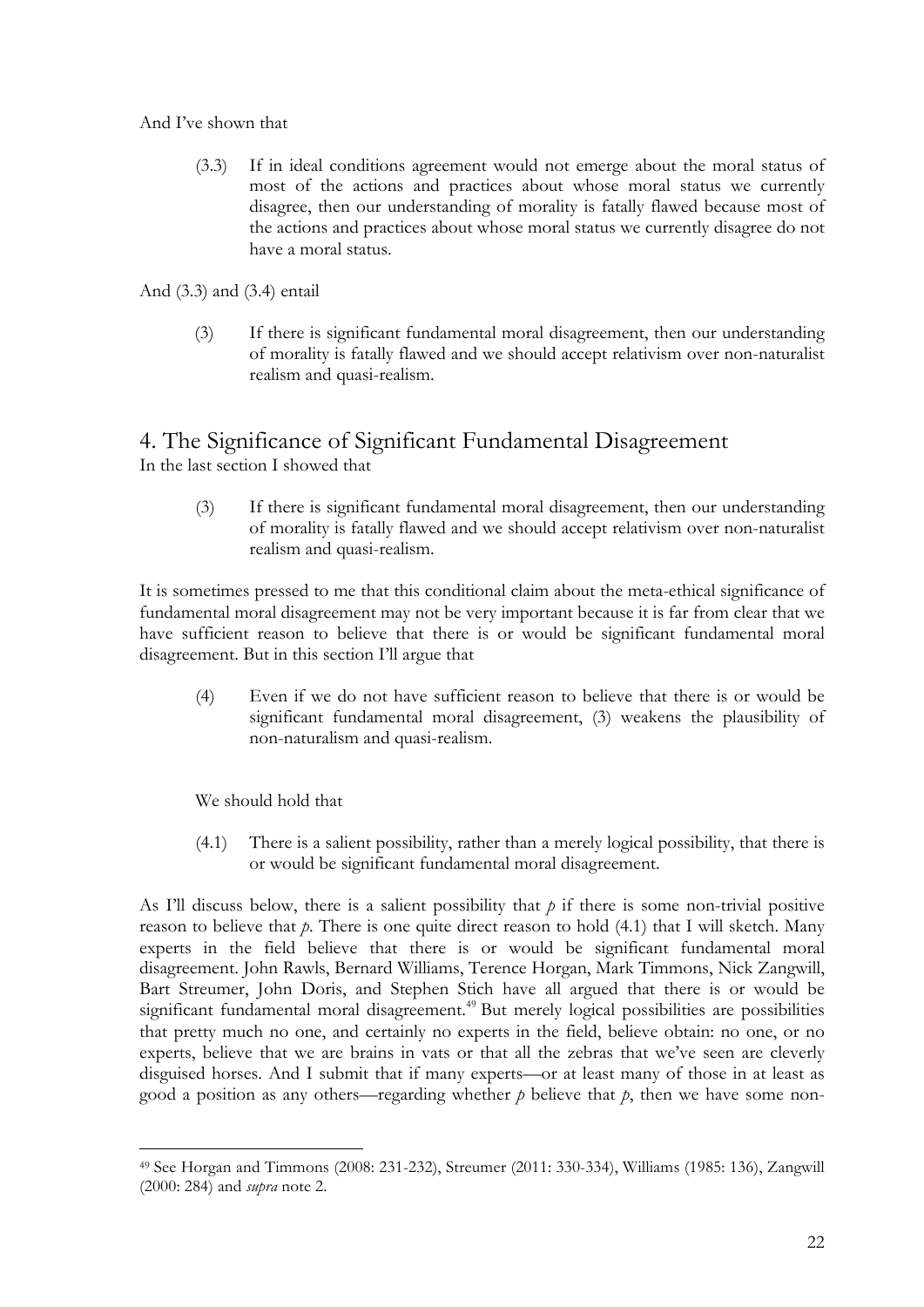trivial positive reason to believe that  $p$ <sup>50</sup> (Concilliationist and plausible non-concillitiationist views about peer disagreement would seem to entail this too; see §2 above). And in this case we should take that *p* as a salient rather than a merely logical possibility. And in this case, because many experts in the field hold that there would be significant fundamental disagreement in ideal conditions, it follows that (4.1) holds.

Of course, many experts in the field also think that there is not, or would not be, significant fundamental moral disagreement. But this does not undermine (4.1). It is consistent with (4.1) that it is also a salient possibility that there is not or would not be significant fundamental moral disagreement. (Just as in an election between two parties there is a salient possibility that each will win).<sup>51</sup>

There is a second, less direct, argument for (4.1) too. Many hold that

(a) The most thorough search for wide reflective equilibrium between our initial judgments about cases, more general principles that explain these judgments, and our best thought in other domains (such as metaphysics, economics, biology, etc) is the very best reasoning process about normative ethics.<sup>52</sup>

But many hold that

(b) If the best reasoning process about normative ethics is such a search for coherence between initial judgments and general principles, there will be several different conflicting wide reflective equilibria that some idealized reasoners settle on  $53$ 

Now even if we do not have *sufficient reason* to hold (a) or (b) it seems hard to dispute that there are *positive non-trivial reasons* to believe both (a) and (b): even critics of wide reflective equilibrium agree that we have reasons to believe that the most thorough search for wide reflective equilibrium is the very best reasoning process about normative ethics.<sup>54</sup> And good arguments have been made, that no responses have been published to, which argue that

 <sup>50</sup> See also Bostrom (2014: 21).

<sup>51</sup> It has been put to me that because views are split about whether there would be significant fundamental moral disagreement, the appropriate response might be to suspend belief about this matter rather than to conclude that it is somewhat probable that there would be such significant fundamental moral disagreement. But even if we should suspend belief in this way, this does not show that the possibility of significant fundamental moral disagreement is not salient. Just as it might be that we should suspend belief about whether the UK will leave the EU but this does not show that the possibility that the UK will leave the EU is not a salient possibility.

<sup>52</sup> See, for instance, Smith (1994: 40-41) and Scanlon (2002: 149).

<sup>53</sup> See, for instance Kelly and McGrath (2010: 338-340).

<sup>54</sup> Though critical of reflective equilibrium, Kelly and McGrath (2010: 352-353) seem to hold that the fact that (\*) reflective equilibrium, seemingly uniquely amongst the views with which it competes, does not involve a seemingly 'cosmic' faculty of rational intuition is a reason to accept reflective equilibrium rather than competing views about the epistemology of morality. But in this case (\*) is also a reason to accept that the most thorough search for wide reflective equilibrium is the best reasoning process about normative ethics; for we have reason to believe that there is no other method—consisting in our reason to believe that there are no 'cosmic' faculties of rational intuition. Scanlon (2002: 149, 151) argues that there are no alternative methods to a search for reflective equilibrium. It seems that we have reason to believe that this is correct. And in this case, we have a further reason to believe (a).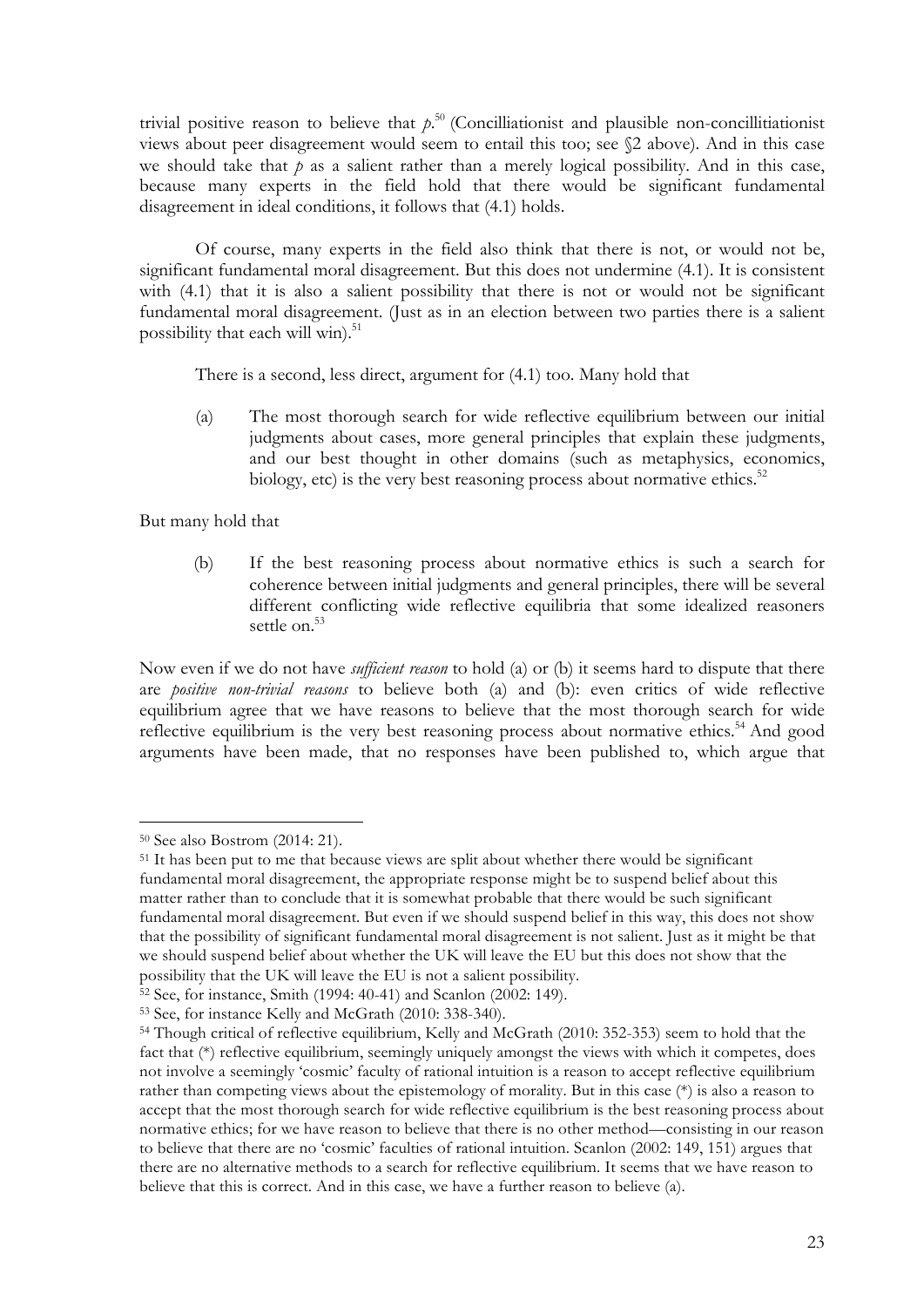idealized agents involved in a search for wide reflective equilibrium would come to conflicting wide reflective equilibria.<sup>55</sup>

If (a) and (b) hold, then

(c) There is or would be significant fundamental moral disagreement.

And since we have some reason to believe (a) and some reason to believe (b) we have some reason to believe  $(c).$ <sup>56</sup> So,

(4.1.1) We have some positive non-trivial reason to believe that there is or would be significant fundamental moral disagreement.

Now

 $(4.1.2)$  If there is some positive non-trivial reason to believe  $p$ , then there is not just a merely logical possibility that *p*, rather there is a salient possibility that *p*.

To see that we should hold (4.1.2) consider some cases. There are, right now in April 2016, some reasons to believe that the UK will leave the EU—provided by the stringency of support for such an exit from the EU—and the possibility that the UK will leave the EU is salient possibility. (Even though there is not, right now at least, sufficient reason to believe that the UK will leave the EU). Furthermore, it is possible that my train home tonight will never turn up. But I have no positive reason to believe that my train home will never turn up unless I am given some reason to believe that it will not turn up. And, because I have no positive reason to believe that my train will never turn up, it is not a salient possibility that my train home tonight will never turn up. In contrast, suppose that I'm driving home from a weekend away. And suppose that I know that the takeaway restaurant on the way home from which I would prefer—but do not need—to get dinner sometimes closes early on Sundays because of a lack of custom. In this case I don't have sufficient reason to believe that the takeaway has or will have closed early. But I have some reason to believe this, for I have some evidence that is such that the probability of the restaurant having closed early is higher on this evidence than it would have been without that evidence (some restaurants don't close early regardless, some restaurants don't have such droughts in customers). The takeaway's having closed is a salient possibility in this case rather than a merely logical possibility. And it seems that this is because I have some positive reason to believe that it will have closed.

So, we should hold (4.1.1) and (4.1.2). And if follows from (4.1.1) and (4.1.2) that

(4.1) There is a salient possibility, rather than a merely logical possibility, that there is or would be significant fundamental moral disagreement.

 <sup>55</sup> *Supra* note 52.

<sup>56</sup> It might not follow that we have positive reason to believe (c) because we have reason to believe (a) and (b) if the truth of (b) would undermine (a). However, as I discussed in  $\S2$  this is not obviously the case. Furthermore, Kelly and McGrath (2010: 352-353) hold that there is *some* reason to hold (a) even though (b) holds and Scanlon (2002: 151-153) holds that the reasons that we have to hold (a) are independent of the reasons that we have to hold (b) because it is a virtue of the method of reflective equilibrium that it does not rule out moral skepticism. See also *supra* note 53.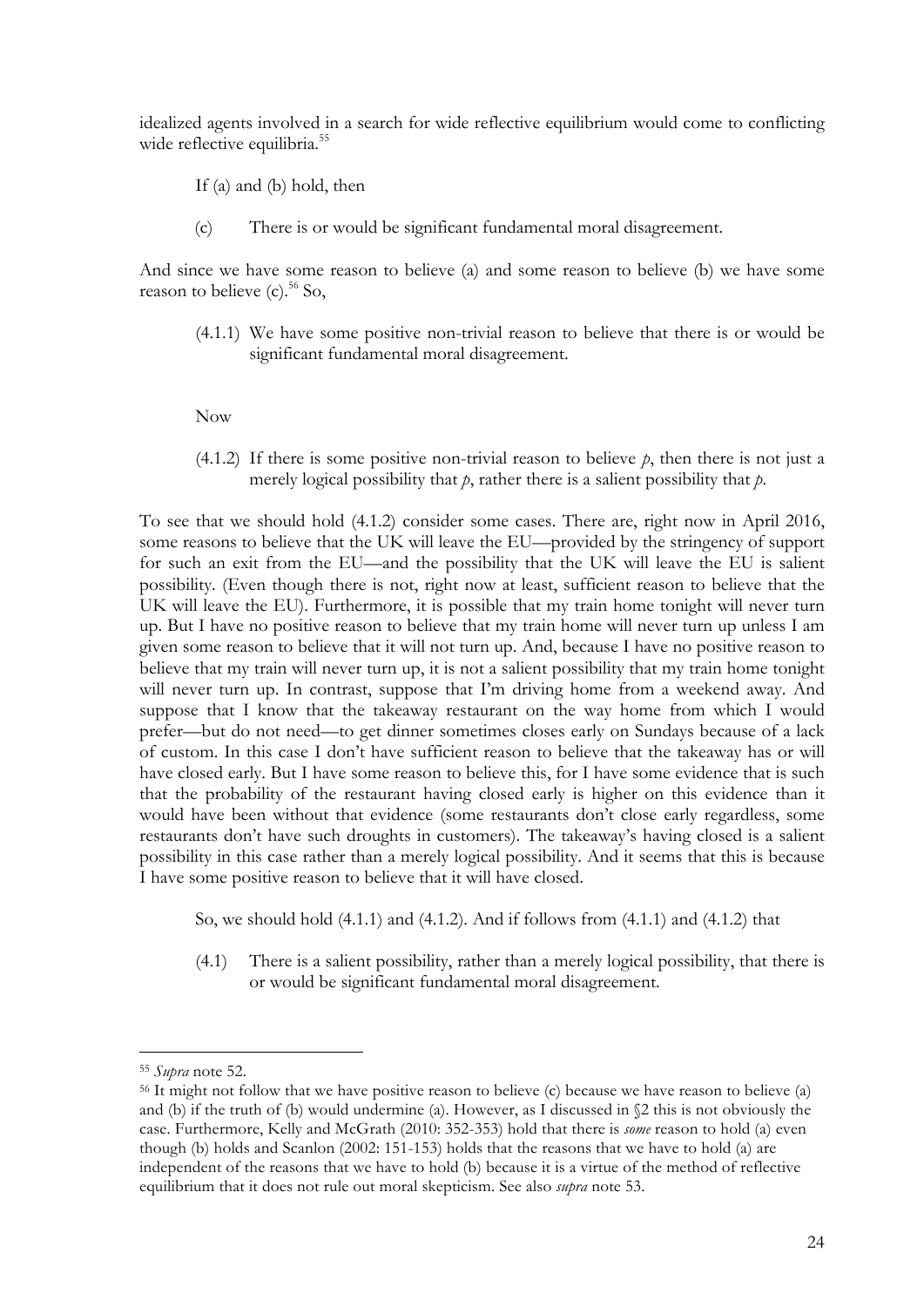We should also accept

(4.2) If we should reject *T* if  $p$ , and there is a salient possibility that  $p$ , then *T* is less plausible than it otherwise would be and we should reduce our confidence in *T* (even if we do not have sufficient reason to believe *p* and even if there is a salient possibility that not-*p*).

To see that we should hold (4.2) consider the following case. We should reject the thesis that our experiences are genuine experiences of medium-sized dry goods if we come to believe that we are brains in vats (BIVs). Normally it is merely a logical possibility that we are BIVs. But suppose that we come to justifiably believe that we are in one of ten worlds. That everyone in each of these ten worlds believes that they are in a real world of medium-sized dry goods. All of the experiences of everyone in these worlds are pretty much the same. But in two of these worlds everyone in these worlds are in fact merely BIVs being manipulated by evil demons to experience a world of seeming medium-sized dry goods. In this case there would not be merely a logical possibility of our being BIVs. There would be a very clear and salient possibility that we are BIVs. And we would be worried by this clear and salient possibility even though we would not have sufficient reason to believe that we are merely BIVs (and even though there would be a salient possibility that *we are not mere* BIVs). And in this case we should reduce our confidence that we are experiencing an external world as we know it. In this scenario the thesis that our experiences are genuine experiences of medium-sized dry goods and that we are not BIVs would become less plausible than it otherwise would have been. This is because we know that there is a salient possibility, and not a merely logical possibility that our experiences are not veridical and that we are in fact BIVs.<sup>57</sup> (4.2) fits with and explains these judgments about this case. And if we do not accept (4.2) we cannot hold onto these judgments about this case.

Further similar cases support (4.2) too. For instance, when we are in the passenger seat of our friend's car looking out on rural surroundings, it is only a merely logical possibility that the barns that we see on our ride are fake barns that have been elaborately constructed by filmmakers. But if we are riding in a piece of country that we know is sometimes filled with fake barns, the possibility that the barns that we see are fake becomes a salient possibility. For the likelihood on our evidence that the barns that we see are mere fake barns is much higher given that we are in fake barn country. And, even though we do not have sufficient reason to believe that the barns that we see are fake ones, we should reduce our confidence in the thesis that the barns that we see are genuine barns rather than fake barns constructed by film-makers if we come to know that we are in fake barn country. (Even though the possibility that the barns are genuine is still also a salient possibility).

So, I've shown that

- (4.1) There is a salient possibility, rather than a merely logical possibility, that there is or would be significant fundamental moral disagreement; and
- (4.2) If we should reject *T* if  $p$ , and there is a salient possibility that  $p$ , then *T* is less plausible than it otherwise would be and we should reduce our confidence in *T* (even if we do not have sufficient reason to believe *p* and even if there is a salient possibility that not-*p*).

But in §3 I showed that

 <sup>57</sup> See Vavova (forthcoming: §4).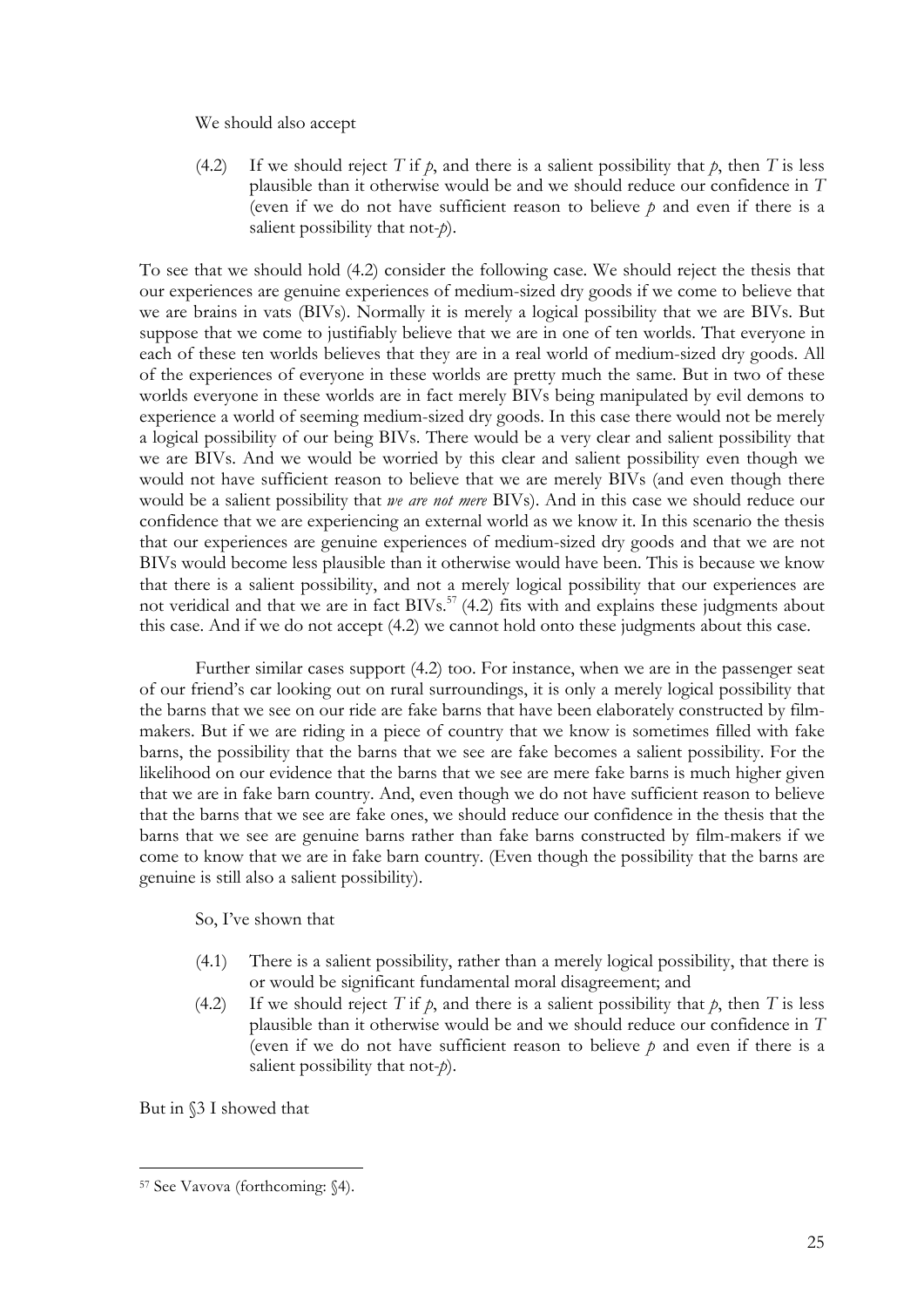(3) If there is significant fundamental moral disagreement, then our understanding of morality is fatally flawed and we should accept relativism over non-naturalist realism and quasi-realism.

And it follows from (4.1-2) and (3) that

(4) Even if we do not have sufficient reason to believe that there is or would be significant fundamental moral disagreement, (3) weakens the plausibility of non-naturalism and quasi-realism.

That is, we should reduce our confidence in non-naturalism and quasi-realism given (3) (and (4.1-4.2)). And non-naturalism and quasi-realism are less plausible given (3) than they would have been if (3) were not the case.

### 5. Conclusion

I've shown that moral facts must be possibility accessible. And if like some you believe that realism is the view that moral facts need not be possibly accessible, then you should reject realism. I've shown that if there is significant fundamental disagreement, then our understanding of morality is fatally flawed and we should reject non-naturalist realism and quasi-realism. I also established that what is distinct about the moral domain, or moral facts, that makes it the case that fundamental disagreement is a problem for realist (and other) metaethical views in a way that disagreement in idealized conditions is not a problem for realist views about, for instance, history and metaphysics is that moral facts are epistemically constrained in this particular way, namely, that they must be possibly accessible.

Many think that there is or would be significant fundamental moral disagreement: Rawls, Williams, Horgan, Timmons, Zangwill, Streumer, Doris, and Stich just to name a few.58 If you agree that there is or would be significant fundamental moral disagreement, then, you should not accept non-naturalism or quasi-realism. I've also shown that significant fundamental moral disagreement should matter to you even if you are not convinced that there would be such disagreement. I've shown that the fact that significant fundamental moral disagreement is a salient possibility weakens the plausibility of non-naturalism, quasi-realism, and the view that our understanding of morality is not fatally flawed.

David Brink, Derek Parfit, Sarah McGrath, Russ Shafer-Landau, and David Enoch have argued that facts about moral disagreement do not or could not undermine moral realism.59 I've shown that this is a mistake. I've shown that significant fundamental moral disagreement is meta-ethically significant.

### **References**

Audi, Robert (2013). *Moral Perception*. Princeton, NJ: Princeton University Press. Bedke, Matt (2011). 'Passing the Deontic Buck'. In Russ Shafer-Landau (ed.), *Oxford Studies in Metaethics Volume 6*. Oxford: OUP.

Bennigson, Thomas (1996). 'Irresolvable Disagreement and the Case Against Moral Realism'. *Southern Journal of Philosophy* 34 (4): 411-437.

 <sup>58</sup> *Supra* note 48.

<sup>59</sup> *Supra* note 5.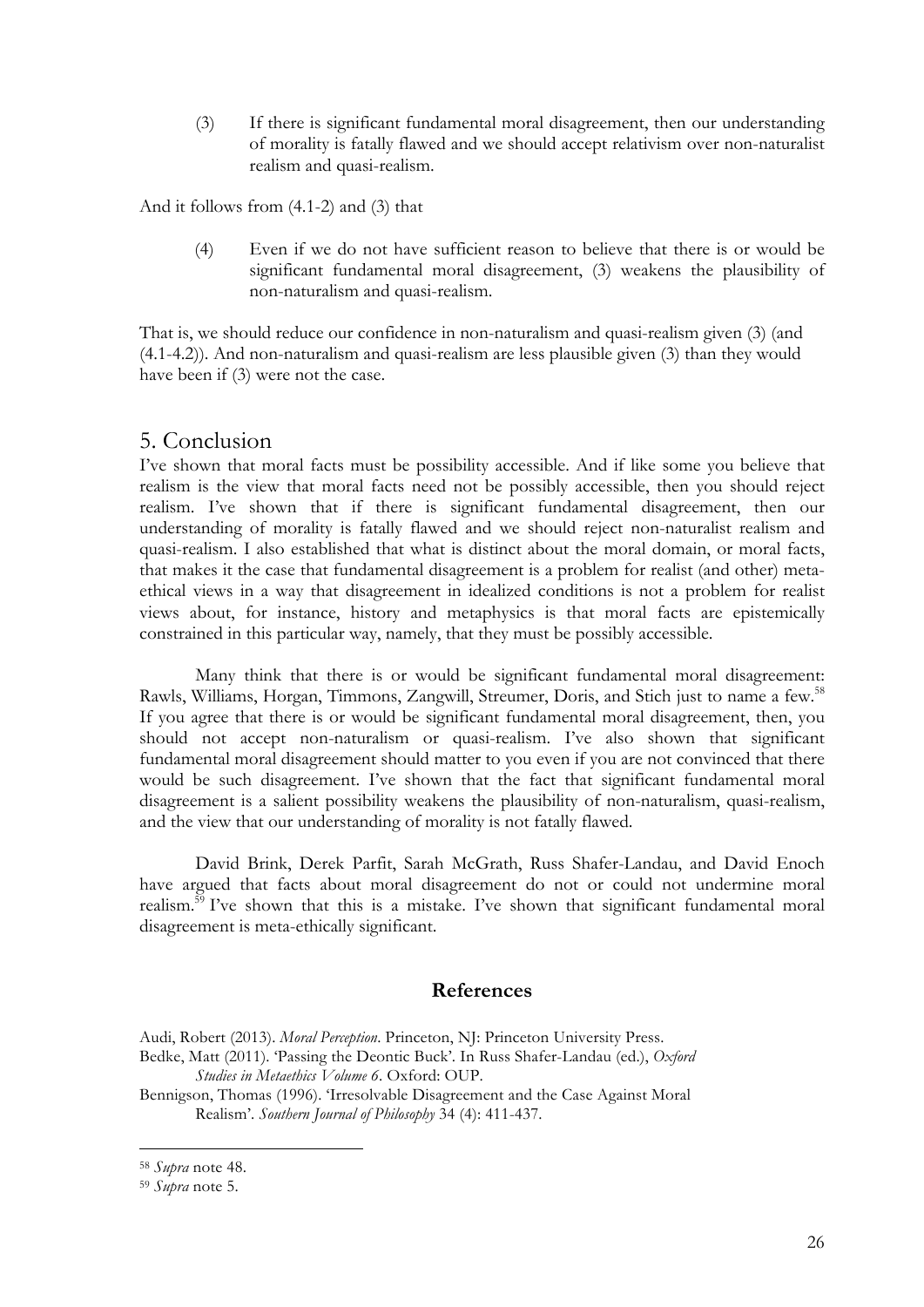Björnsson, Gunnar (2011). 'Do "Objectivist" Features of Moral Discourse and Thinking Support Moral Objectivism?' *Journal of Ethics 16*: pp. 367-393.

- Brandt, Richard (1959). *Ethical Theory: The Problems of Normative and Critical Ethics*. Englewood Cliff, NJ: Prentice-Hall.
- Brink, David (1989). *Moral Realism and the Foundations of Ethics*. Cambridge: CUP.
- Christensen, David (2009). 'Disagreement as Evidence: The Epistemology of Controversy'. *Philosophy Compass 4/5*: 756-767.
- Dancy, Jonathan (2004). *Ethics Without Principles*. Oxford: OUP.

DeRose, Keith (1995). 'Solving the Skeptical Problem'. *The Philosophical Review,* 104, 1: 1-52.

- Doris, John and Alexandra Plakias (2008). 'How to argue about disagreement: Evaluative diversity and moral realism'. In Walter Sinnott-Armstrong (ed.), *Moral Psychology Volume 2: The Cognitive Science of Morality: Intuition and Diversity*. Cambridge, MA: MIT Press
- Elga, Adam (2007). 'Reflection and Disagreement', *Noûs* 41, 3: 478–502

Enoch, David (2009). 'How is Moral Disagreement a Problem for Realism'. *Journal of Ethics 13*: 15–50.

- \_\_\_\_\_(2011). *Taking Morality Seriously*. Oxford: OUP.
- \_\_\_\_\_(2014). 'A Defense of Moral Deference'. *Journal of Philosophy 111,* 5: 229-258.
- Feldman, Richard (2006). 'Epistemological Puzzles about Disagreement'. In Stephen Hetherington (ed.), *Epistemology Futures*. Oxford: OUP.
- Finlay, Stephen (2014). *A Confusion of Tongues*. Oxford: OUP.
- Goldberg, Sandy (2013). 'Disagreement, Defeat, and Assertion'. In David Christensen and Jennifer Lackey (eds.), *The Epistemology of Disagreement*. Oxford: OUP.
- Graham, Peter (2010). 'In Defence of Objectivism about Obligation'. *Ethics 121*, 1: 88-115.
- Harman, Gilbert (1975). 'Moral Relativism Defended'. *The Philosophical Review 84*: 3-22.
- Horgan, Terry, and Mark Timmons (2008). 'Analytical Moral Functionalism Meets Moral Twin Earth'. In Ian Ravenscroft (ed)., *Minds, Ethics, and Conditionals*. Oxford: OUP.
- Huemer, Michael (2005). *Ethical Intuitionism*. Basingstoke: Palgrave Macmillan.
- Jackson, Frank (1998). *From Metaphysics to Ethics*. Oxford: OUP.
- Joyce, Richard (2001). *The Myth of Morality*. Cambridge: CUP.

Kelly, Thomas (2010). 'Peer Disagreement and Higher-Order Evidence'. In Richard Feldman and Ted Warfield (ed.), *Disagreement*. Oxford: OUP.

- Kelly, Thomas, and Sarah McGrath (2010). 'Is Reflective Equilibrium Enough?' *Philosophical Perspectives 24* (1): 325-359.
- Kornblith, Hilary (2010). 'Belief in the Face of Controversy'. In Richard Feldman and Ted Warfield (ed.), *Disagreement*. Oxford: OUP.

Lackey, Jennifer (2010). 'A Justificationist View of Disagreement's Epistemic Significance'. In Adrian Haddock, Alan Millar, and Duncan Pritchard (eds.), *Social Epistemology*. Oxford: OUP.

Lord, Errol (2015). 'Acting for the Right Reasons, Abilities, and Obligation'. In

Russ Shafer-Landau (ed.), *Oxford Studies in Metaethics Volume 10*. Oxford: OUP.

- Mackie, J.L. (1977). *Ethics: Inventing Right and Wrong*. New York: Penguin.
- Machery, Edward, Daniel Kelly, and Stephen Stich (2005). 'Moral Realism and Cross Cultural Normative Diversity'. *Behavioral and Brain Sciences*, 28, 6: 830.
- McNaughton, David (1988). *Moral Vision*. Oxford: Blackwell.

McGrath, Sarah (2007). 'Moral Disagreement and Moral Expertise'. In Russ Shafer-Landau (ed.), *Oxford Studies in Metaethics Vol. 4*. Oxford: OUP.

- \_\_\_\_\_\_(2010). 'Moral Realism Without Convergence.' *Philosophical Topics* 38, 2: 59-90.
- Miller, Alexander (2003). *An Introduction to Contemporary Metaethics*. Blackwell: Polity Press.

Olson, Jonas (2010). 'In Defence of Moral Error Theory'. In Michael Brady (ed.), *New Waves in Metaethics*. Basingstoke: Palgrave Macmillan.

Parfit, Derek (2011a). *On What Matters Volume 1*. Oxford: OUP.

Bostrom, Nick (2014). *Superintelligence: Paths, Dangers, Strategies*. Oxford: OUP.

DePaul, Michael (1993). *Balance and Refinement: Beyond Coherence Methods of Moral Inquiry*. New York: Routledge.